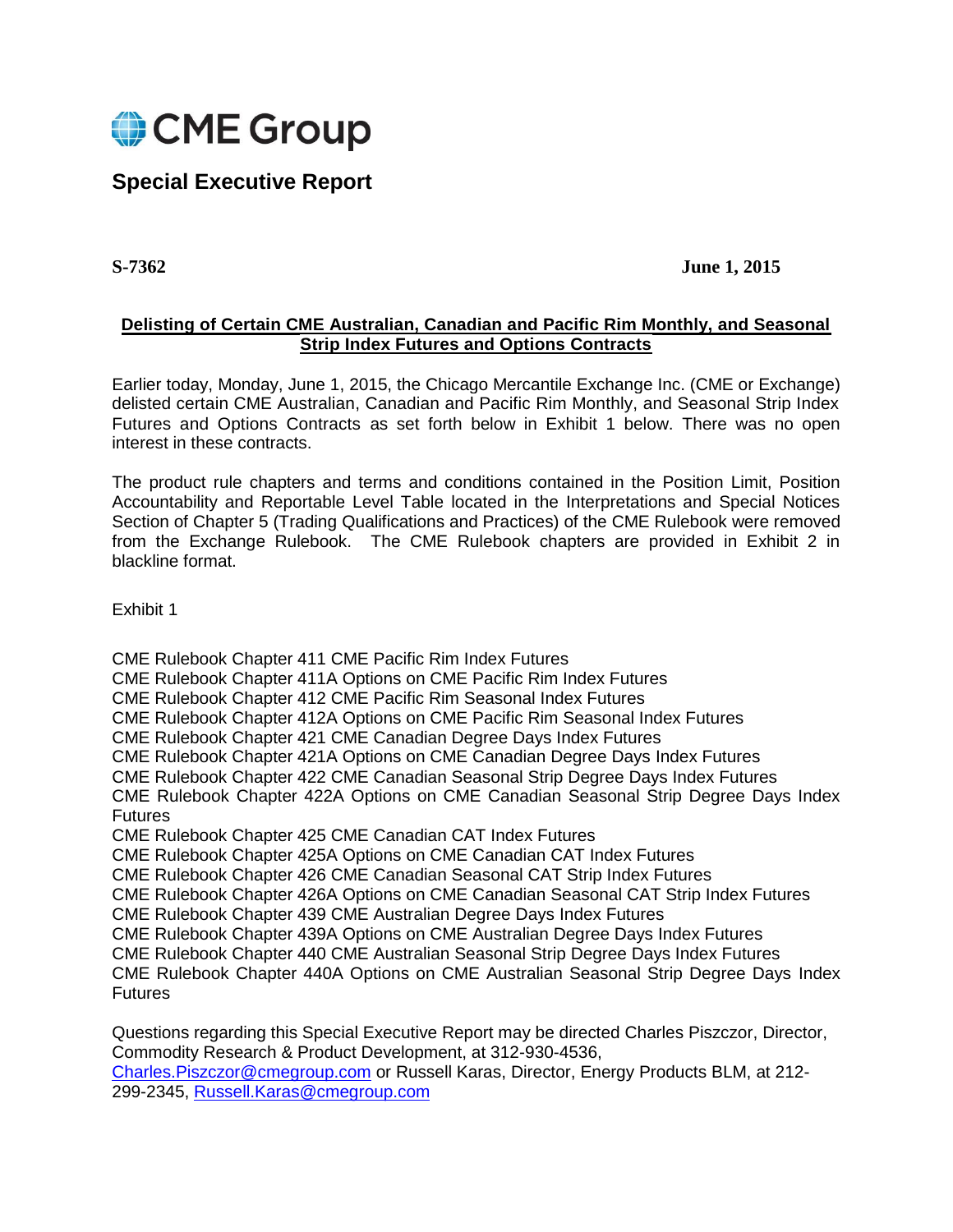Exhibit 2 CME Rulebook (strikethrough indicates deletion)

# **Chapter 411 CME Pacific Rim Index Futures**

## **41100. SCOPE OF CHAPTER**

This chapter is limited in application to CME Pacific Rim Index futures. In addition to this chapter, CME Pacific Rim Index futures shall be subject to the general rules and regulations of the Exchange insofar as applicable.

For purposes of this chapter, unless otherwise specified, times referred herein shall refer to and indicate Chicago time.

# **41101. CONTRACT SPECIFICATIONS**

1. Daily Average Temperature

The daily average temperature is defined as the arithmetic average of the hourly temperatures accumulated over a twenty-four (24) hour period as reported by MDA Information Systems, Inc. using data received from the Japan Meteorological Agency for each of the following meteorological stations:

• Osaka, Japan (WMO 47772): Between 0100 and 2400 JST the current day.

• Tokyo, Japan (WMO 47662): Between 0100 and 2400 JST the current day.

• Hiroshima, Japan (WMO 47765): Between 0100 and 2400 JST the current day.

The Pacific Rim Indexes

Each particular CME Pacific Rim Index is the accumulated average of like daily average temperatures over a calendar month. The accumulation period of each CME Pacific Rim Index futures contract begins with the first calendar day of the contract month and ends with the last calendar day of the contract month.

# **41102. TRADING SPECIFICATIONS**

### **41102.A. Trading Schedule**

Futures contracts shall be scheduled for trading during such hours and in such months as may be determined by the Exchange.

### **41102.B. Trading Unit**

The size of the unit of trading shall be ¥2,500 (Japanese Yen) times the respective CME Pacific Rim Index.

### **41102.C. Price Increments**

The minimum price fluctuation of each respective CME Pacific Rim Index futures contract shall be .01 index point and have a value of ¥25 (Japanese Yen).

### **41102.D. Position Limits, Exemptions, Position Accountability and Reportable Levels**

The applicable position limits and/or accountability levels, in addition to the reportable levels, are set forth in the Position Limit, Position Accountability and Reportable Level Table in the Interpretations & Special Notices Section of Chapter 5.

A Person seeking an exemption from position limits for bona fide commercial purposes shall apply to the Market Regulation Department on forms provided by the Exchange, and the Market Regulation Department may grant qualified exemptions in its sole discretion.

Refer to Rule 559 for requirements concerning the aggregation of positions and allowable exemptions from the specified position limits.

## **41102.E. [Reserved]**

**41102.F. [Reserved]**

**41102.G. Termination of Trading**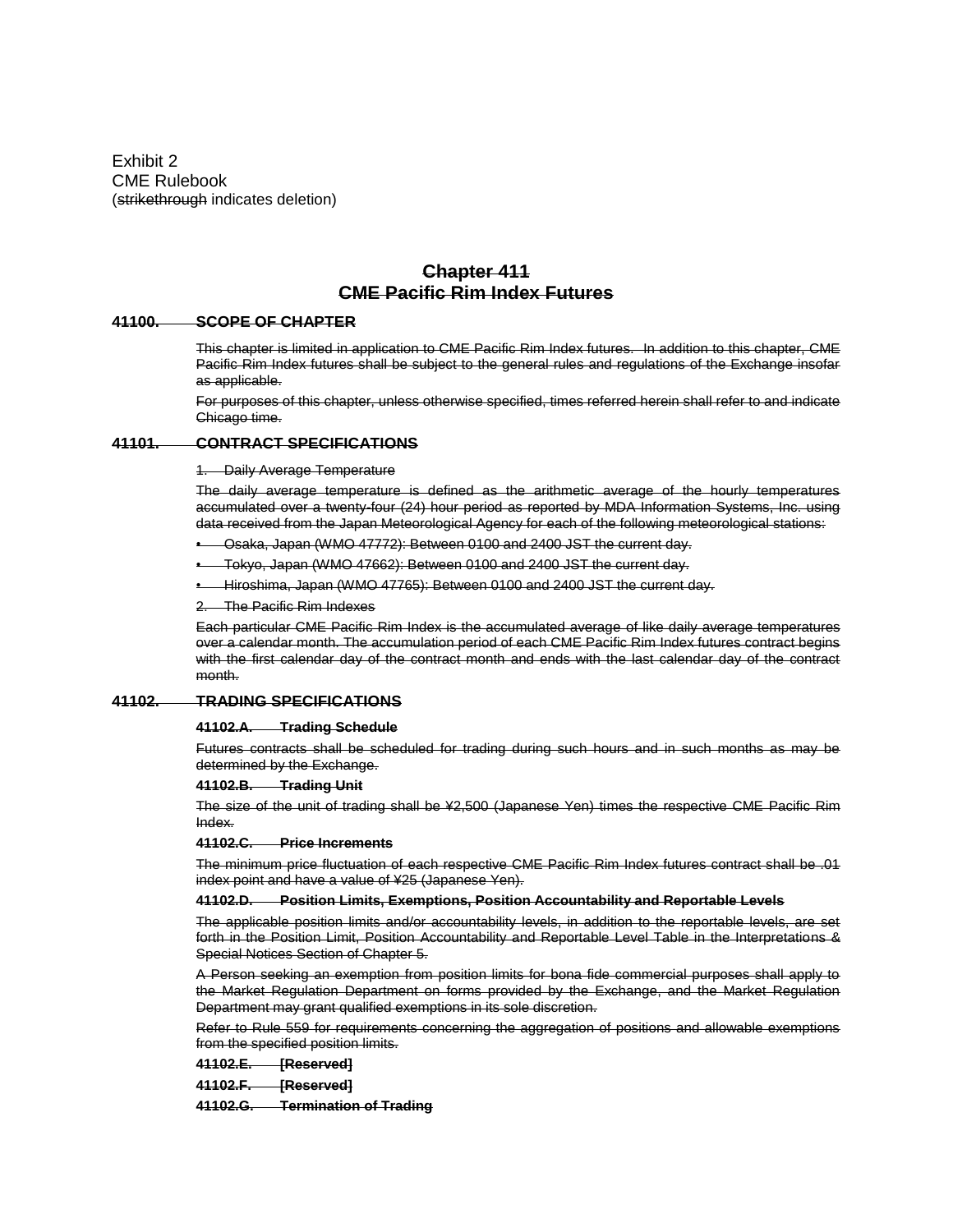Futures trading shall terminate at 9:00 a.m. on the second Exchange Business Day after the futures contract month.

**41102.H. [Reserved]**

**41102.I. [Reserved]**

# **41103. SETTLEMENT PROCEDURES**

### **41103.A. Final Settlement Price**

All futures contracts remaining open at the termination of trading shall be settled using the respective CME Pacific Rim Index reported by the MDA Information Systems, Inc. for that contract month, using the methodology in effect on that date, on the second Exchange Business Day after the futures contract month. For example, on June 4, 2007, the May 2007 futures contract on the Osaka Index would have been settled at 467.20 degrees.

# **41103.B. Final Settlement**

Clearing members holding open positions in a CME Pacific Rim Index futures contract at the termination of trading in that contract shall make payment to or receive payment from the Clearing House in accordance with normal variation performance bond procedures based on a settlement price equal to the final settlement price.

# **41104. [RESERVED]**

# **41105.-06. [RESERVED]**

(End Chapter 411)

# **INTERPRETATIONS & SPECIAL NOTICES**

# **RELATING TO CHAPTER 411**

# **LIMITATION OF LIABILTY AND DISCLAIMER**

MDA Information Systems, Inc. ("MDA", formerly "EarthSat") grants the Exchange the rights to use various data ("Data") in connection with the trading of futures contracts and options on futures contracts based upon such Data. MDA makes no warranty, express or implied, as to the results to be obtained by any person or any entity from the use of the Data in connection with the trading of futures contracts, options on futures contracts or any other use. MDA makes no express or implied warranties, and expressly disclaims all warranties of merchantability or fitness for a particular purpose or use with respect to the Data. Without limiting any of the foregoing, in no event shall MDA have any liability for any special, punitive, indirect, or consequential damages (including lost profits), even if notified of the possibility of such damages.

# **Chapter 411A Options on CME Pacific Rim Index Futures**

## **411A00. SCOPE OF CHAPTER**

This chapter is limited in application to options on CME Pacific Rim Index futures. In addition to this chapter, options on CME Pacific Rim Index futures shall be subject to the general rules and regulations of the Exchange insofar as applicable.

For purposes of this chapter, unless otherwise specified, times referred herein shall refer to and indicate Chicago time.

# **411A01. OPTIONS CHARACTERISTICS**

### **411A01.A. Contract Months and Trading Hours**

Options contracts shall be listed for such contract months and scheduled for trading during such hours as may be determined by the Exchange.

**411A01.B. Trading Unit**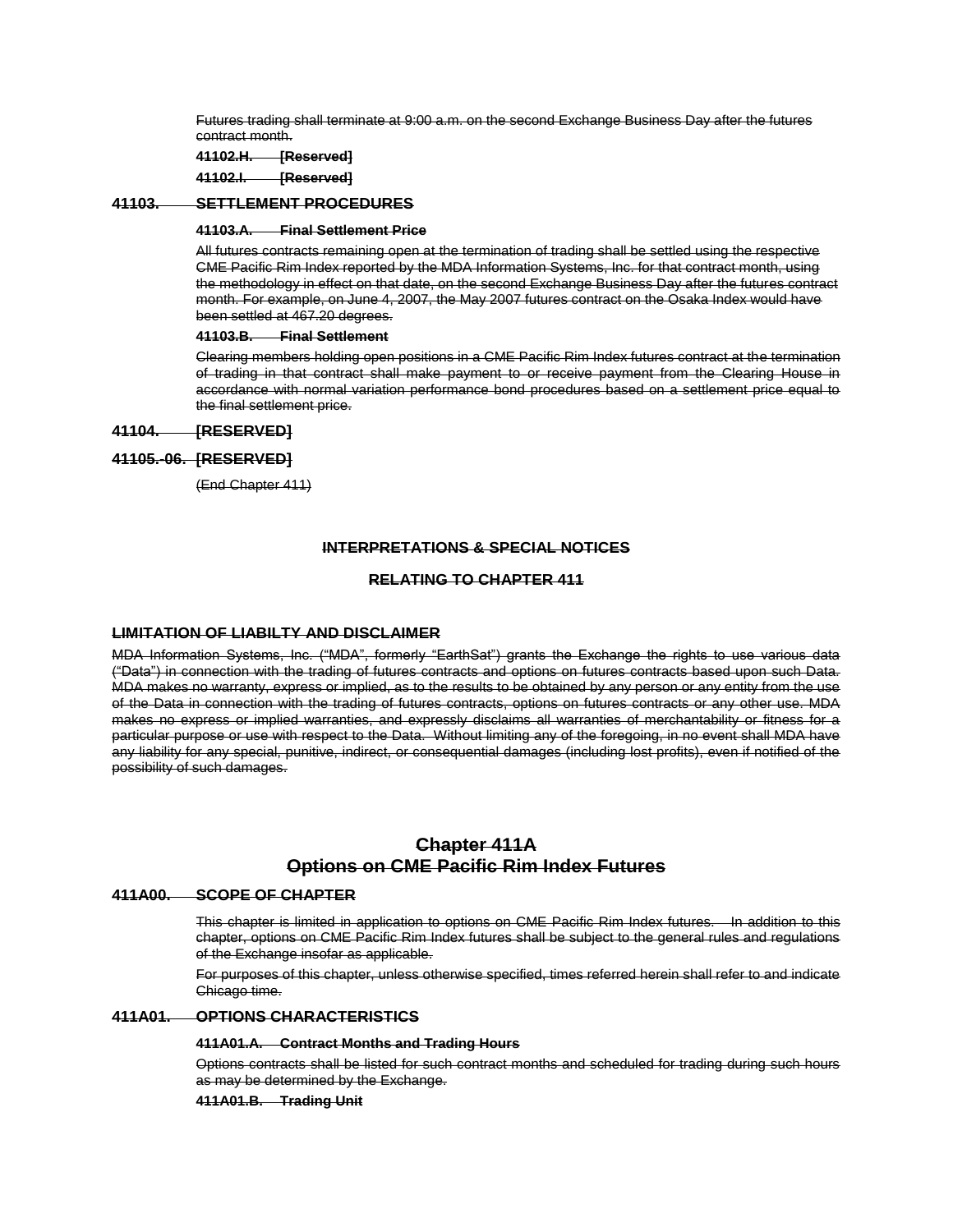The trading unit shall be an option to buy, in the case of the call, or to sell, in the case of the put, one respective CME Pacific Rim Index futures contract as specified in Chapter 411.

### **411A01.C. Minimum Fluctuations**

The price of an option shall be quoted in terms of the respective CME Pacific Rim Index. Each index point represents ¥25 Japanese Yen. For example, a quote of 2 index points represents ¥50 Japanese Yen. The minimum fluctuation shall be .01 index point (also known as one tick), equal to ¥25 Japanese Yen.

### **411A01.D. [Reserved]**

#### **411A01.E. Exercise Prices**

Exercise prices shall be stated in terms of the respective CME Pacific Rim Index futures contract. Eligible exercise prices are at intervals of .01 CME Pacific Rim Index point (e.g. 15.01, 15.02, 15.03, etc.).

At the commencement of option trading in a contract month, the Exchange shall list put and call options at intervals of .01 index point in a range of 0 to 10,000 index points upon demand evidenced in the options pit.

The Exchange may modify the provisions governing the establishment of exercise prices as it deems appropriate.

### **411A01.F. Position Limits, Exemptions, Position Accountability and Reportable Levels**

The applicable position limits and/or accountability levels, in addition to the reportable levels, are set forth in the Position Limit, Position Accountability and Reportable Level Table in the Interpretations & Special Notices Section of Chapter 5.

A Person seeking an exemption from position limits for bona fide commercial purposes shall apply to the Market Regulation Department on forms provided by the Exchange, and the Market Regulation Department may grant qualified exemptions in its sole discretion.

Refer to Rule 559 for requirements concerning the aggregation of positions and allowable exemptions from the specified position limits.

**411A01.G. [Reserved]**

**411A01.H. [Reserved]**

#### **411A01.I. Termination of Trading**

Options trading shall terminate on the same date and time as the underlying futures contract.

**411A01.J. [Reserved]**

### **411A02. EXERCISE AND ASSIGNMENT**

In addition to the applicable procedures and requirements of Chapter 7, the following shall apply to the exercise of CME Pacific Rim Indexes options.

### **411A02.A. Exercise of Option by Buyer**

An option with European-style exercise may be exercised by the buyer only on the day that the option expires. To exercise an option the clearing member representing the buyer shall present an exercise notice to the Clearing House by 7:00 p.m. on the day of exercise.

An option that is in the money and has not been liquidated prior to its expiration date shall, in the absence of contrary instructions delivered to the Clearing House by 7:00 p.m. on the day of termination of trading by the clearing member representing the option buyer, be exercised automatically.

#### **411A02.B. Assignment**

Exercise notices accepted by the Clearing House shall be assigned through a process of random selection to clearing members with open short positions in the same series. A clearing member to which an exercise notice is assigned shall be notified thereof as soon as practicable after such notice is assigned by the Clearing House, but not later than 45 minutes before the opening of Regular Trading Hours in the underlying futures contract on the following Business Day.

The clearing member assigned an exercise notice shall be assigned a short position in the underlying futures contract if a call is exercised or a long position if a put is exercised. The clearing member representing the option buyer shall be assigned a long position in the underlying futures contract if a call is exercised and a short position if a put is exercised.

All such futures positions shall be assigned at a price equal to the exercise price of the option and shall be marked to market in accordance with Rule 814 on the Trading Day following acceptance by the Clearing House of the exercise notice.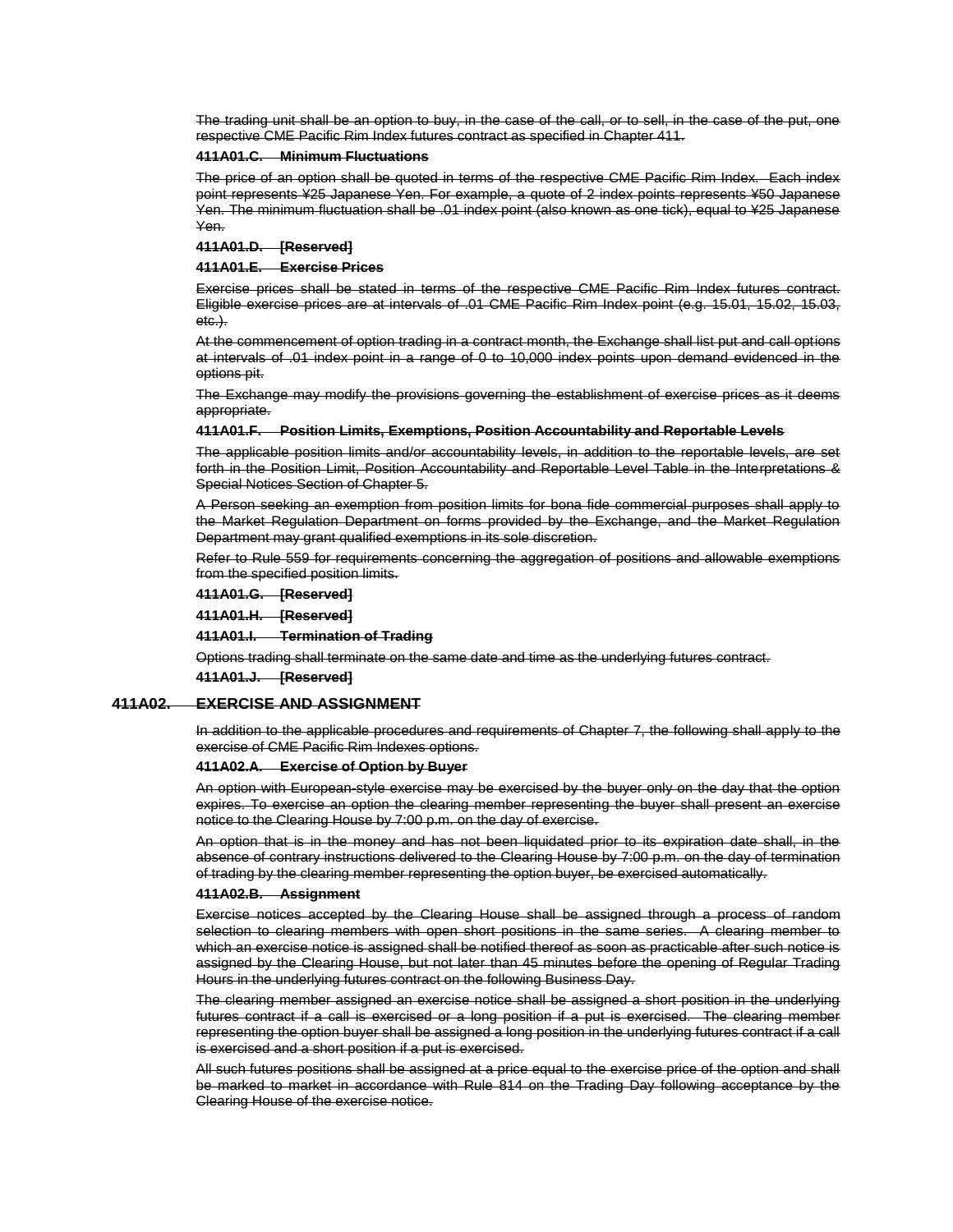# **411A03. [RESERVED]**

(End Chapter 411A)

# **INTERPRETATIONS & SPECIAL NOTICES RELATING TO CHAPTER 411A**

### **LIMITATION OF LIABILTY AND DISCLAIMER**

MDA Information Systems, Inc. ("MDA", formerly "EarthSat") grants the Exchange the rights to use various data ("Data") in connection with the trading of futures contracts and options on futures contracts based upon such Data. MDA makes no warranty, express or implied, as to the results to be obtained by any person or any entity from the use of the Data in connection with the trading of futures contracts, options on futures contracts or any other use. MDA makes no express or implied warranties, and expressly disclaims all warranties of merchantability or fitness for a particular purpose or use with respect to the Data. Without limiting any of the foregoing, in no event shall MDA have any liability for any special, punitive, indirect, or consequential damages (including lost profits), even if notified of the possibility of such damages.

# **Chapter 412 CME Pacific Rim Seasonal Index Futures**

### **41200. SCOPE OF CHAPTER**

This chapter is limited in application to CME Pacific Rim Seasonal Index futures. In addition to this chapter, CME Pacific Rim Seasonal Index futures shall be subject to the general rules and regulations of the Exchange insofar as applicable.

For purposes of this chapter, unless otherwise specified, times referred herein shall refer to and indicate Chicago time.

# **41201. CONTRACT SPECIFICATIONS**

### **Daily Average Temperature**

The daily average temperature is defined as the arithmetic average of the hourly temperatures accumulated over a twenty-four (24) hour period as reported by MDA Information Systems, Inc. using data received from the Japan Meteorological Agency for each of the following meteorological stations:

• Osaka, Japan (WMO 47772): Between 0100 and 2400 JST the current day.

- Tokyo, Japan (WMO 47662): Between 0100 and 2400 JST the current day.
- Hiroshima, Japan (WMO 47765): Between 0100 and 2400 JST the current day.

2. The Pacific Rim Seasonal Indexes

Each particular CME Pacific Rim Seasonal index is the accumulation of like daily average temperatures over a minimum of two, and a maximum of seven, consecutive calendar months. A separate futures contract shall be listed for each strip. The accumulation period of each CME Pacific Rim strip index begins with the first calendar day of the first month of the strip, and ends with the last calendar day of the last month of the defined strip.

# **41202. TRADING SPECIFCIATIONS**

#### **41202.A. Trading Schedule**

Futures contracts shall be scheduled for trading during such hours and in such months as may be determined by the Exchange.

**41202.B. Trading Unit**

The size of the unit of trading shall be ¥2,500 (Japanese Yen) times the respective CME Pacific Rim Seasonal Index.

#### **41202.C. Price Increments**

The minimum price fluctuation on the CME Pacific Rim Seasonal Index futures contract shall be .01 index point and have a value of ¥25 (Japanese Yen).

**41202.D. Position Limits, Exemptions, Position Accountability and Reportable Levels**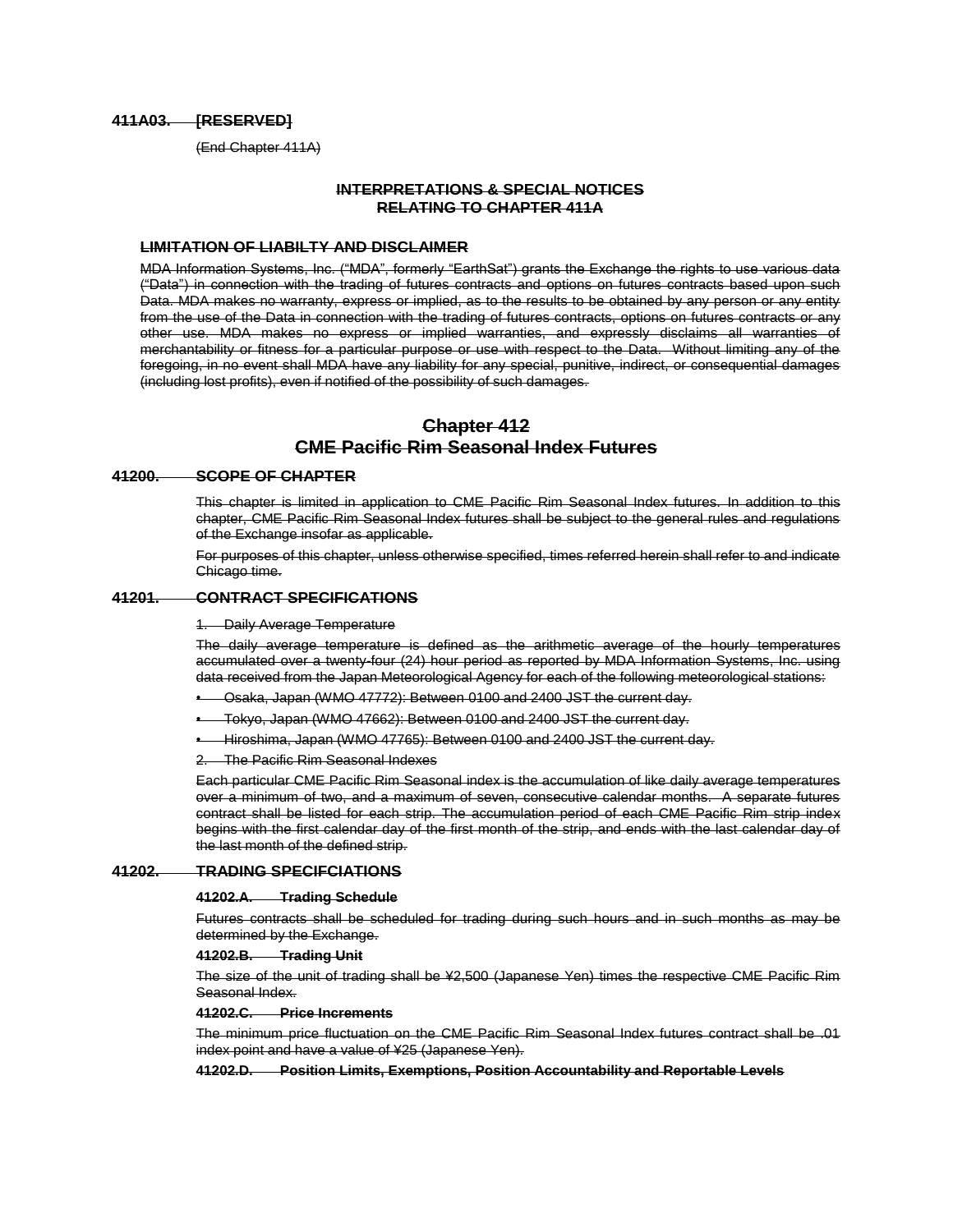The applicable position limits and/or accountability levels, in addition to the reportable levels, are set forth in the Position Limit, Position Accountability and Reportable Level Table in the Interpretations & Special Notices Section of Chapter 5.

A Person seeking an exemption from position limits for bona fide commercial purposes shall apply to the Market Regulation Department on forms provided by the Exchange, and the Market Regulation Department may grant qualified exemptions in its sole discretion.

Refer to Rule 559 for requirements concerning the aggregation of positions and allowable exemptions from the specified position limits.

**41202.E. [Reserved}**

**41202.F. [Reserved]**

**41202.G. Termination of Trading**

Futures trading shall terminate at 9:00 a.m. on the second Exchange Business Day after the last calendar day of the last month of the defined strip**.**

**41202.H. [Reserved]**

**41202.I. [Reserved]**

## **41203. SETTLEMENT PROCEDURES**

### **41203.A. Final Settlement Price**

All futures contracts remaining open at the termination of trading shall be settled using the respective CME Pacific Rim Seasonal Index reported by MDA Information Systems, Inc. for that contract period, using the methodology in effect on that date, on the second Exchange Business Day after the last calendar day of the last month of the defined strip. For example, on October 2, 2007, the July 2007 -September 2007 Osaka Seasonal Index would have been settled at 2571.7 degrees.

### **41203.B. Final Settlement**

Clearing members holding open positions in a CME Pacific Rim Seasonal Index futures contract at the termination of trading in that contract shall make payment to or receive payment from the Clearing House in accordance with normal variation performance bond procedures based on a settlement price equal to the final settlement price.

# **41204. [RESERVED]**

# **41205-06 [RESERVED]**

(End Chapter 412)

# **INTERPRETATIONS & SPECIAL NOTICES RELATING TO CHAPTER 412**

# **LIMITATION OF LIABILTY AND DISCLAIMER**

MDA Information Systems, Inc. ("MDA", formerly "EarthSat") grants the Exchange the rights to use various data ("Data") in connection with the trading of futures contracts and options on futures contracts based upon such Data. MDA makes no warranty, express or implied, as to the results to be obtained by any person or any entity from the use of the Data in connection with the trading of futures contracts, options on futures contracts or any other use. MDA makes no express or implied warranties, and expressly disclaims all warranties of merchantability or fitness for a particular purpose or use with respect to the Data. Without limiting any of the foregoing, in no event shall MDA have any liability for any special, punitive, indirect, or consequential damages (including lost profits), even if notified of the possibility of such damages.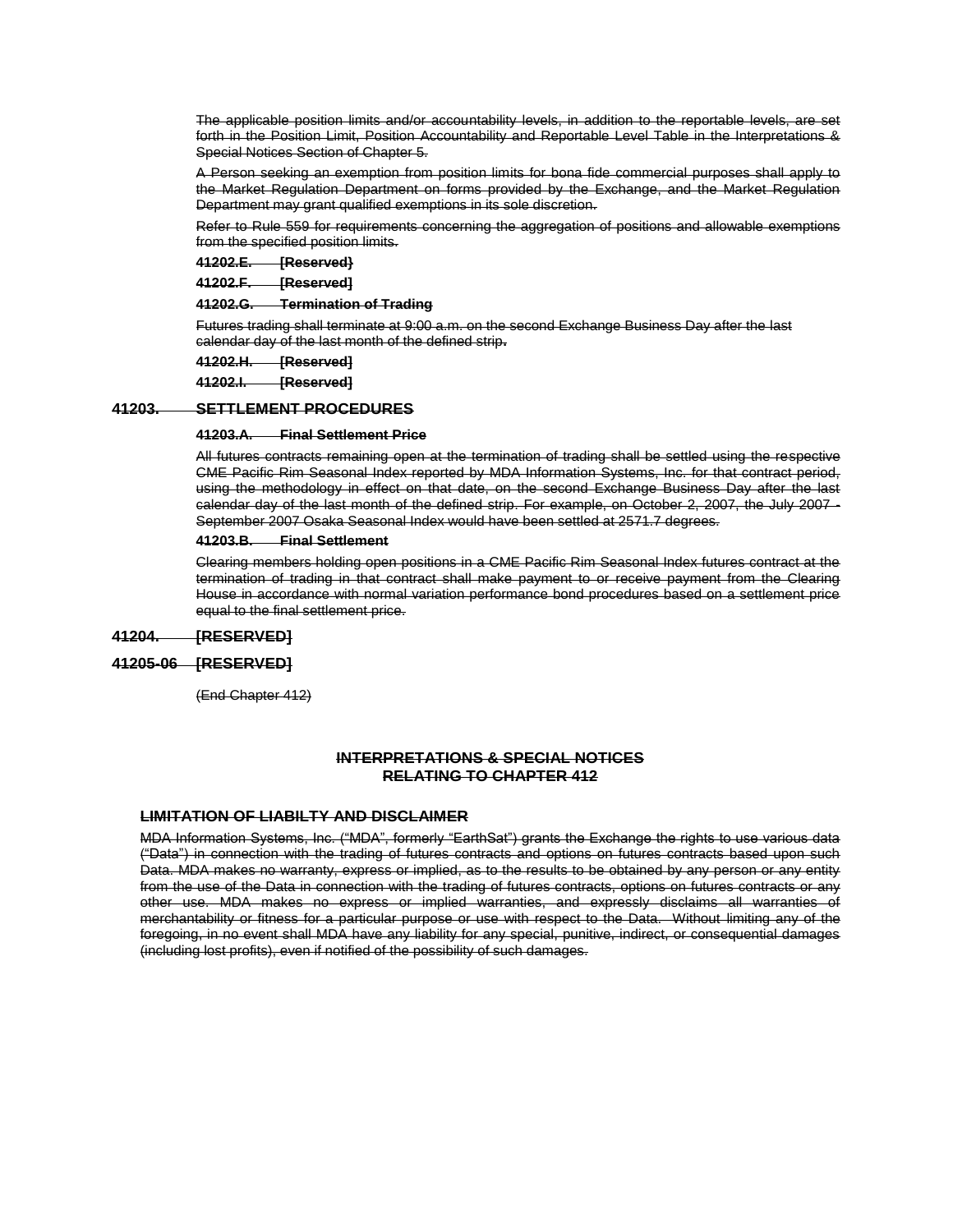# **Chapter 412A Options on CME Pacific Rim Seasonal Index Futures**

## **412A00. SCOPE OF CHAPTER**

This chapter is limited in application to options on CME Pacific Rim Seasonal Index futures. In addition to this chapter, options on CME Pacific Rim Seasonal Index futures shall be subject to the general rules and regulations of the Exchange insofar as applicable.

For purposes of this chapter, unless otherwise specified, times referred herein shall refer to and indicate Chicago time.

# **412A01. OPTIONS CHARACTERISTICS**

### **412A01.A. Contract Months and Trading Hours**

Options contracts shall be listed for such contract months and scheduled for trading during such hours as may be determined by the Exchange.

### **412A01.B. Trading Unit**

The trading unit shall be an option to buy, in the case of the call, or to sell, in the case of the put, one respective CME Pacific Rim Seasonal Index futures contract as specified in Chapter 412.

# **412A01.C. Minimum Fluctuations**

The price of an option shall be quoted in terms of the respective CME Pacific Rim Seasonal Index. Each Seasonal Index point represents ¥25 (Japanese Yen). For example, a quote of 2 index points represents ¥50 (Japanese Yen). The minimum fluctuation shall be .01 index point (also known as one tick), equal to ¥25 (Japanese Yen).

# **412A01.D. [Reserved]**

### **412A01.E. Exercise Prices**

Exercise prices shall be stated in terms of the respective CME Pacific Rim Seasonal Index futures contract. In addition, exercise prices shall also be at intervals of .01 index points (e.g., 25.10, 25.11, 25.12, etc.).

At the commencement of option trading in a contract month, the Exchange shall list put and call options at intervals of .01 index points in a range of 0 to 10,000 index points upon demand evidenced in the options pit. New options may be listed for trading up to and including the termination of trading.

The Exchange may modify the provisions governing the establishment of exercise prices as it deems appropriate.

### **412A01.F. Position Limits, Exemptions, Position Accountability and Reportable Levels**

The applicable position limits and/or accountability levels, in addition to the reportable levels, are set forth in the Position Limit, Position Accountability and Reportable Level Table in the Interpretations & Special Notices Section of Chapter 5.

A Person seeking an exemption from position limits for bona fide commercial purposes shall apply to the Market Regulation Department on forms provided by the Exchange, and the Market Regulation Department may grant qualified exemptions in its sole discretion.

Refer to Rule 559 for requirements concerning the aggregation of positions and allowable exemptions from the specified position limits.

**412A01.G. [Reserved]**

**412A01.H. [Reserved]**

**412A01.I. Termination of Trading**

Options trading shall terminate on the same date and time as the underlying futures contract.

**412A01.J. [Reserved]**

# **412A02. EXERCISE AND ASSIGNMENT**

In addition to the applicable procedures and requirements of Chapter 7, the following shall apply to the exercise of CME Pacific Rim Index options.

#### **412A02.A. Exercise of Option by Buyer**

Options will be European-style exercise.

An option with European-style exercise may be exercised by the buyer only on the day that the option expires. To exercise an option the clearing member representing the buyer shall present an exercise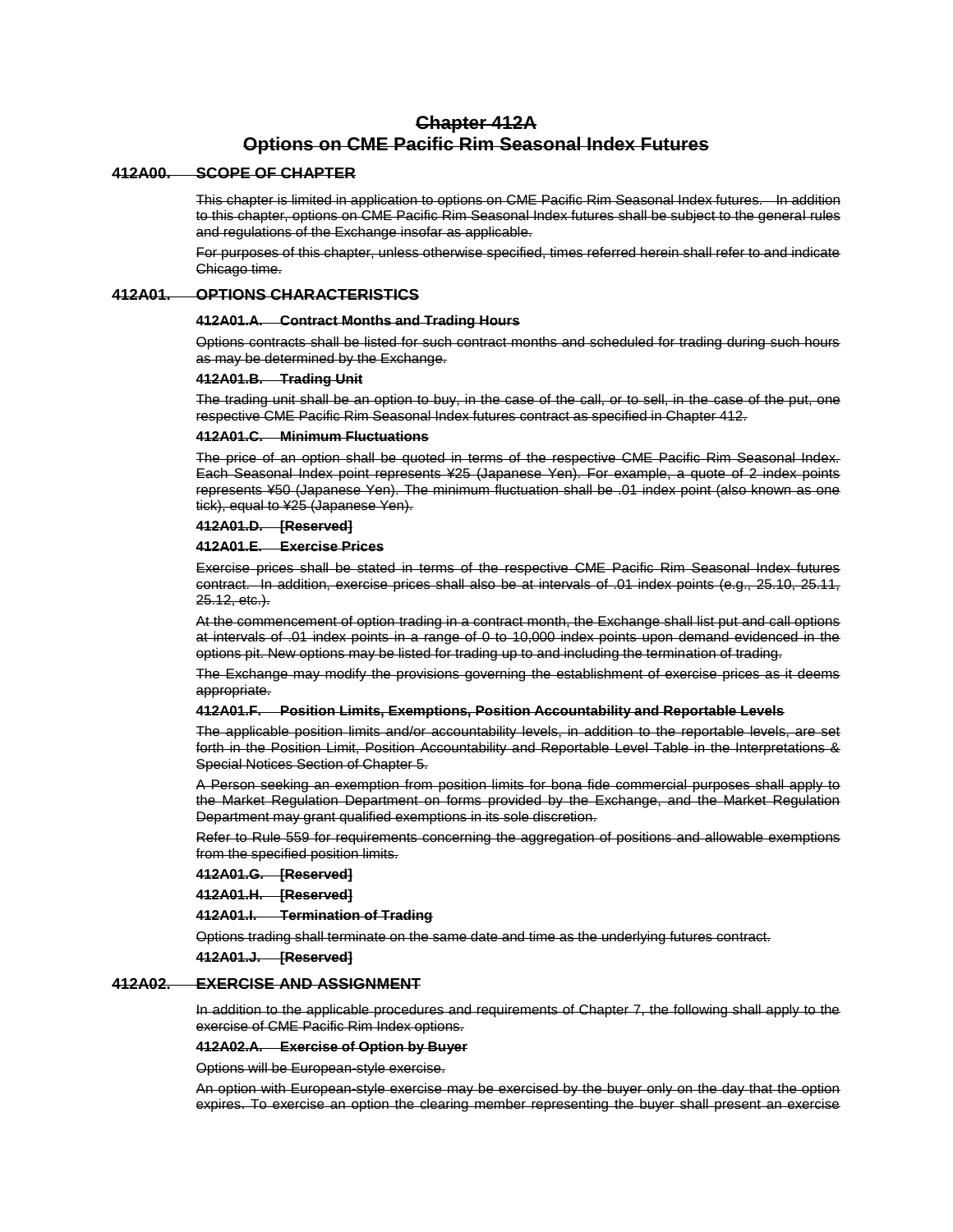notice to the Clearing House by 7:00 p.m. on the day of exercise.

An option that is in the money and has not been liquidated prior to the termination of trading shall, in the absence of contrary instructions delivered to the Clearing House by 7:00 p.m. on the day of termination of trading by the clearing member representing the option buyer, be exercised automatically.

#### **412A02.B. Assignment**

Exercise notices accepted by the Clearing House shall be assigned through a process of random selection to clearing members with open short positions in the same series. A clearing member to which an exercise notice is assigned shall be notified thereof as soon as practicable after such notice is assigned by the Clearing House, but not later than 45 minutes before the opening of Regular Trading Hours in the underlying futures contract on the following Business Day.

The clearing member assigned an exercise notice shall be assigned a short position in the underlying futures contract if a call is exercised or a long position if a put is exercised. The clearing member representing the option buyer shall be assigned a long position in the underlying futures contract if a call is exercised and a short position if a put is exercised.

All such futures positions shall be assigned at a price equal to the exercise price of the option and shall be marked to market in accordance with Rule 814 on the Trading Day following acceptance by the Clearing House of the exercise notice.

# **412A03. [RESERVED]**

(End Chapter 412A)

# **INTERPRETATIONS & SPECIAL NOTICES RELATING TO CHAPTER 412A**

# **LIMITATION OF LIABILTY AND DISCLAIMER**

MDA Information Systems, Inc. ("MDA", formerly "EarthSat") grants the Exchange the rights to use various data ("Data") in connection with the trading of futures contracts and options on futures contracts based upon such Data. MDA makes no warranty, express or implied, as to the results to be obtained by any person or any entity from the use of the Data in connection with the trading of futures contracts, options on futures contracts or any other use. MDA makes no express or implied warranties, and expressly disclaims all warranties of merchantability or fitness for a particular purpose or use with respect to the Data. Without limiting any of the foregoing, in no event shall MDA have any liability for any special, punitive, indirect, or consequential damages (including lost profits), even if notified of the possibility of such damages.

# **Chapter 421 CME Canadian Degree Days Index Futures**

# **42100. SCOPE OF CHAPTER**

This chapter is limited in application to CME Canadian Degree Days Index futures: the CME Canadian Heating-Degree-Days (CME-HDD) Index and the CME Canadian Cooling-Degree-Days (CME-CDD) Index. In addition to this chapter, CME Canadian Degree Days Index futures shall be subject to the general rules and regulations of the Exchange insofar as applicable.

For purposes of this chapter, unless otherwise specified, times referred herein shall refer to and indicate Chicago time.

# **42101. CONTRACT SPECIFICATIONS**

1. Heating Degree Days and Cooling Degree Days

The daily average temperature is defined as the arithmetic average of the maximum temperature (Tmax) and minimum temperature (Tmin), recorded between 0600 UTC the previous day and 0559 UTC the current day for Tmax, and between 0600 UTC the previous day and 0559 UTC the current day for Tmin as reported by MDA Information Systems, Inc.

For each day, Heating-Degree-Days (HDD) is the greater of (1) zero, (2) 18 degrees Celsius ("C") minus the daily average temperature.

For each day, Cooling-Degree-Days (CDD) is the greater of (1) zero, (2) the daily average temperature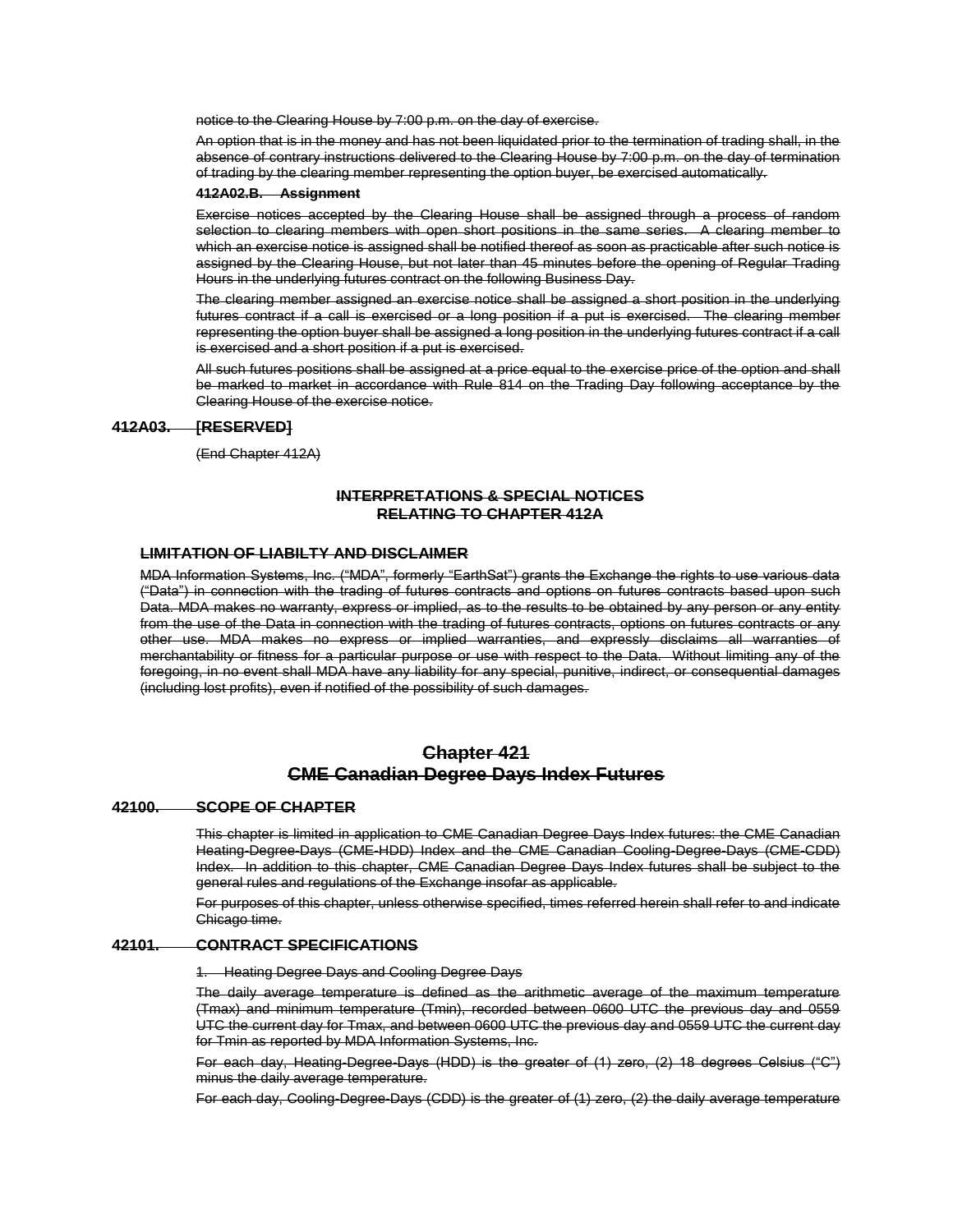minus 18 degrees Celsius ("C").

2. The CME Canadian Degree Days Indexes and Listing Cities

Each particular CME Canadian Degree Days Index is the accumulation of like Degree Days over a calendar month. The accumulation period of each CME-HDD or CME-CDD Index futures contract begins with the first calendar day of the contract month and ends with the last calendar day of the contract month.

The temperature for a particular city is reported from a specific automated weather station. The table below lists the cities and their corresponding weather stations:

Listing Cities and Corresponding Automated Weather Stations

Calgary International Airport (WMO 71877)

Edmonton International Airport (WMO 71123)

Montreal/Pierre Elliot Trudeau Airport (WMO 71627)

Toronto Pearson International Airport (WMO 71624)

Vancouver International Airport (WMO 71892)

Winnipeg International Airport (WMO 71849)

# **42102. TRADING SPECIFICATIONS**

### **42102.A. Trading Schedule**

Futures contracts shall be scheduled for trading and delivery during such hours in such months as may be determined by the Exchange.

### **42102.B. Trading Unit**

The size of the unit of trading shall be C\$20 (Canadian Dollars) times the respective CME Canadian Degree Days Index.

### **42102.C. Price Increments**

The minimum price fluctuation on the respective CME Canadian Degree Days Index futures shall be 1 index point and have a value of C\$20 (Canadian Dollars).

#### **42102.D. Position Limits, Exemptions, Position Accountability and Reportable Levels**

The applicable position limits and/or accountability levels, in addition to the reportable levels, are set forth in the Position Limit, Position Accountability and Reportable Level Table in the Interpretations & Special Notices Section of Chapter 5.

A Person seeking an exemption from position limits for bona fide commercial purposes shall apply to the Market Regulation Department on forms provided by the Exchange, and the Market Regulation Department may grant qualified exemptions in its sole discretion.

Refer to Rule 559 for requirements concerning the aggregation of positions and allowable exemptions from the specified position limits.

**42102.E. [Reserved]**

**42102.F. [Reserved]**

### **42102.G. Termination of Trading**

Futures trading shall terminate at 9:00 a.m. on the fifth Exchange Business Day after the futures contract month.

**42102.H. [Reserved]**

**42102.I. [Reserved]**

## **42103. SETTLEMENT PROCEDURES**

#### **42103.A. Final Settlement Price**

All futures contracts remaining open at the termination of trading shall be settled using the respective CME Canadian Degree Days Index reported by MDA Information Systems, Inc. for that city for that contract month, using the methodology in effect on that date, on the fifth Exchange Business Day after the futures contract month. For example, on January 7, 2005, the December 2004 futures contract on the CME Montreal HDD Index would have been settled at 737.90 Heating Degree Days.

### **42103.B. Final Settlement**

Clearing members holding open positions in a CME Canadian Degree Days Index futures contract at the termination of trading in that contract shall make payment to or receive payment from the Clearing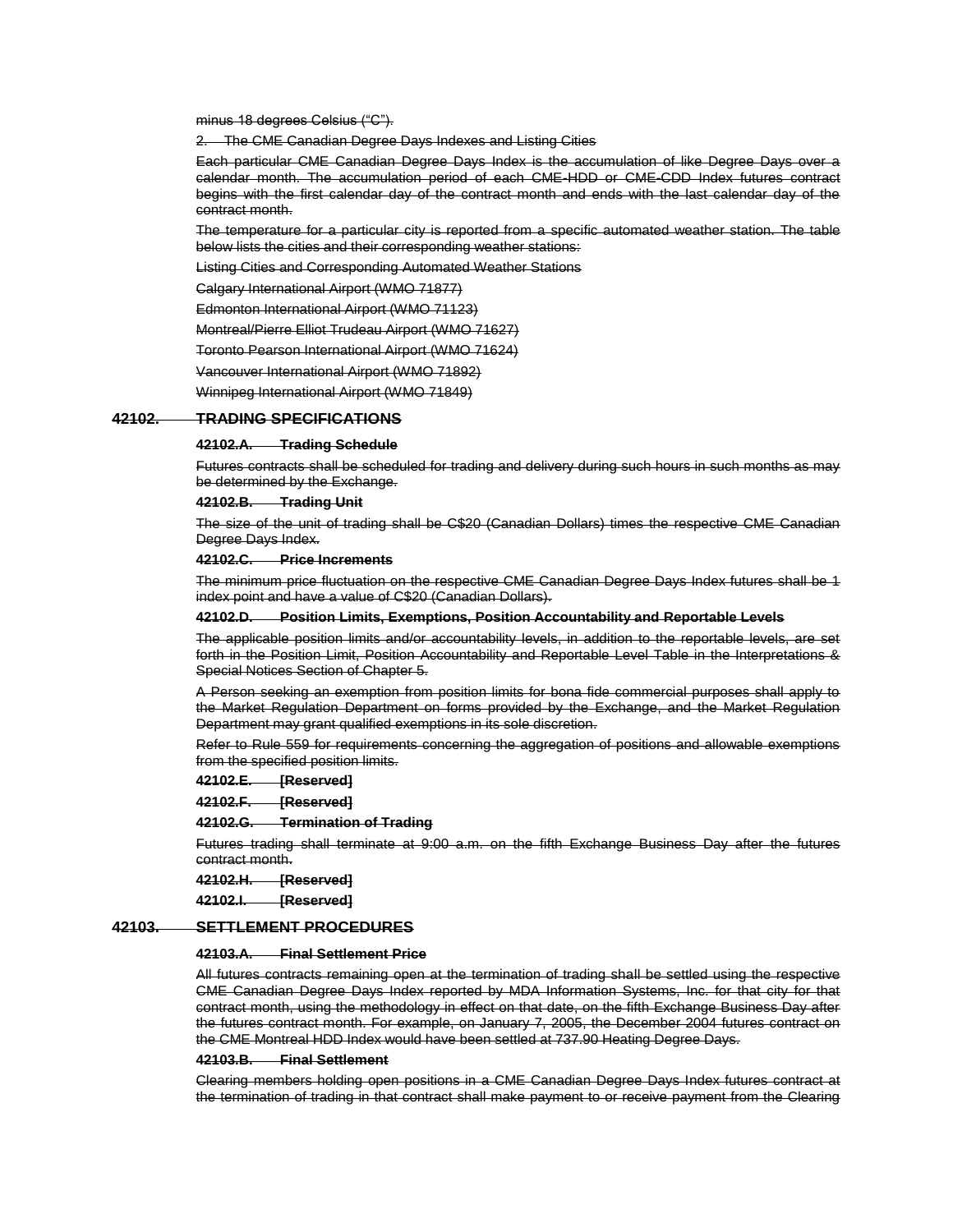House in accordance with normal variation performance bond procedures based on a settlement price equal to the final settlement price.

# **42104. [RESERVED]**

# **42105.-06. [RESERVED]**

(End Chapter 421)

# **INTERPRETATIONS AND SPECIAL NOTICES RELATING TO CHAPTER 421**

# **LIMITATION OF LIABILITY AND DISCLAIMER**

MDA Information Systems, Inc. ("MDA", formerly "EarthSat") grants the Exchange the rights to use various data ("Data") in connection with the trading of futures contracts and options on futures contracts based upon such Data. MDA makes no warranty, express or implied, as to the results to be obtained by any person or any entity from the use of the Data in connection with the trading of futures contracts, options on futures contracts or any other use. MDA makes no express or implied warranties, and expressly disclaims all warranties of merchantability or fitness for a particular purpose or use with respect to the Data. Without limiting any of the foregoing, in no event shall MDA have any liability for any special, punitive, indirect, or consequential damages (including lost profits), even if notified of the possibility of such damages.

# **Chapter 421A Options on CME Canadian Degree Days Index Futures**

### **421A00. SCOPE OF CHAPTER**

This chapter is limited in application to options on CME Canadian Degree Days Index futures. In addition to this chapter, options on CME Canadian Degree Days Index futures shall be subject to the general rules and regulations of the Exchange insofar as applicable.

For purposes of this chapter, unless otherwise specified, times referred herein shall refer to and indicated Chicago time.

### **421A01. OPTIONS CHARACTERISTICS**

# **421A01.A. Contract Months and Trading Hours**

Options contracts shall be listed for such contract months and scheduled for trading during such hours as may be determined by the Exchange.

# **421A01.B. Trading Unit**

The trading unit shall be an option to buy, in the case of the call, or to sell, in the case of the put, one respective CME Canadian Degree Days Index futures contract as specified in Chapter 421.

# **421A01.C. Minimum Fluctuations**

The price of an option shall be quoted in terms of the respective CME Canadian Degree Days Index. Each index point represents C\$20 (Canadian Dollars). For example, a quote of 2 index points represents C\$40 (Canadian Dollars). The minimum fluctuation shall be 1.0 HDD or 1.0 CDD (also known as one tick), equal to C\$20 (Canadian Dollars).

### **421A01.D. [Reserved]**

### **421A01.E. Exercise Prices**

Exercise prices shall be stated in terms of the respective CME Canadian Degree Days Index futures contract. Eligible exercise prices shall also be at intervals of 1 index point (e.g., 710, 711, 712, etc.).

At the commencement of option trading in a contract month, the eligible put and call options are at intervals of 1 index point in a range of 0 to 1500 index points for CDD months and a range of 0 to 3200 index points for HDD months upon demand evidenced in the options pit. New options may be listed for trading up to and including the termination of trading.

The Exchange may modify the provisions governing the establishment of exercise prices as it deems appropriate.

**421A01.F. Position Limits, Exemptions, Position Accountability and Reportable Levels**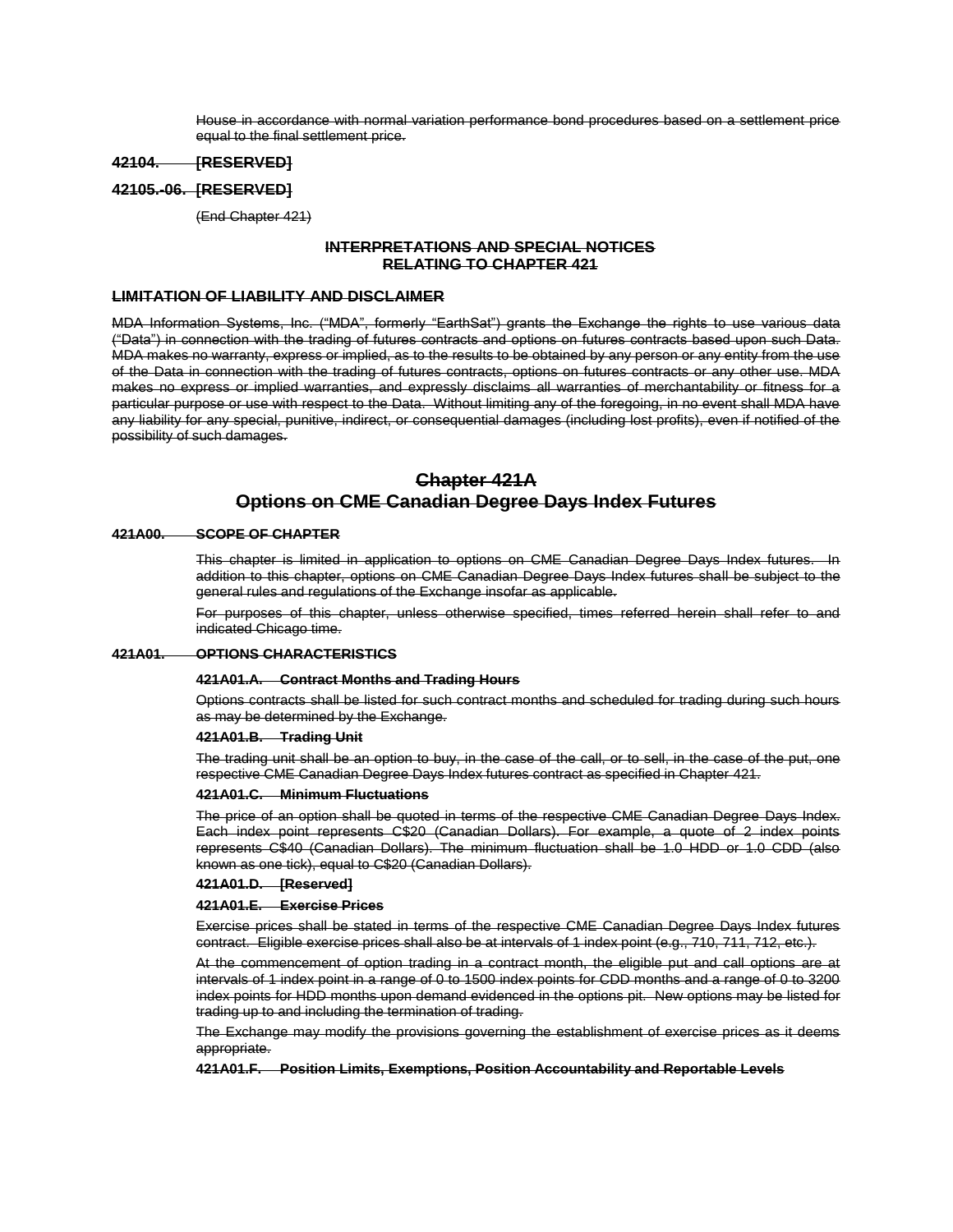The applicable position limits and/or accountability levels, in addition to the reportable levels, are set forth in the Position Limit, Position Accountability and Reportable Level Table in the Interpretations & Special Notices Section of Chapter 5.

A Person seeking an exemption from position limits for bona fide commercial purposes shall apply to the Market Regulation Department on forms provided by the Exchange, and the Market Regulation Department may grant qualified exemptions in its sole discretion.

Refer to Rule 559 for requirements concerning the aggregation of positions and allowable exemptions from the specified position limits.

**421A01.G. [Reserved]**

**421A01.H. [Reserved]**

**421A01.I. Termination of Trading**

Options trading shall terminate on the same date and time as the underlying futures contract.

**421A01.J. [Reserved]**

## **421A02. EXERCISE AND ASSIGNMENT**

In addition to the applicable procedures and requirements of Chapter 7, the following shall apply to the exercise of the CME Canadian Degree Days Index options.

### **421A02.A. Exercise of Option by Buyer**

An option may be exercised by the buyer only on the termination of Trading Day. To exercise an option the clearing member representing the buyer shall present an exercise notice to the Clearing House by 7:00 p.m. on the day of exercise.

An option that is in the money and has not been liquidated prior to the termination of trading shall, in the absence of contrary instructions delivered to the Clearing House by 7:00 p.m. on the day of expiration by the clearing member representing the option buyer, be exercised automatically.

### **421A02.B. Assignment**

Exercise notices accepted by the Clearing House shall be assigned through a process of random selection to clearing members with open short positions in the same series. A clearing member to which an exercise notice is assigned shall be notified thereof as soon as practicable after such notice is assigned by the Clearing House, but not later than 45 minutes before the opening of Regular Trading Hours in the underlying futures contract on the following Business Day.

The clearing member assigned an exercise notice shall be assigned a short position in the underlying futures contract if a call is exercised or a long position if a put is exercised. The clearing member representing the option buyer shall be assigned a long position in the underlying futures contract if a call is exercised and a short position if a put is exercised.

All such futures positions shall be assigned at a price equal to the exercise price of the option and shall be marked to market in accordance with [Rule 814](http://rulebook.cme.com/rulebook11087.html#BM_814#BM_814) on the Trading Day of acceptance by the Clearing House of the exercise notice.

## **421A03. [RESERVED]**

(End Chapter 421A)

## **INTERPRETATIONS AND SPECIAL NOTICES RELATING TO CHAPTER 421A**

### **LIMITATION OF LIABILITY AND DISCLAIMER**

MDA Information Systems, Inc. ("MDA", formerly "EarthSat") grants the Exchange the rights to use various data ("Data") in connection with the trading of futures contracts and options on futures contracts based upon such Data. MDA makes no warranty, express or implied, as to the results to be obtained by any person or any entity from the use of the Data in connection with the trading of futures contracts, options on futures contracts or any other use. MDA makes no express or implied warranties, and expressly disclaims all warranties of merchantability or fitness for a particular purpose or use with respect to the Data. Without limiting any of the foregoing, in no event shall MDA have any liability for any special, punitive, indirect, or consequential damages (including lost profits), even if notified of the possibility of such damages.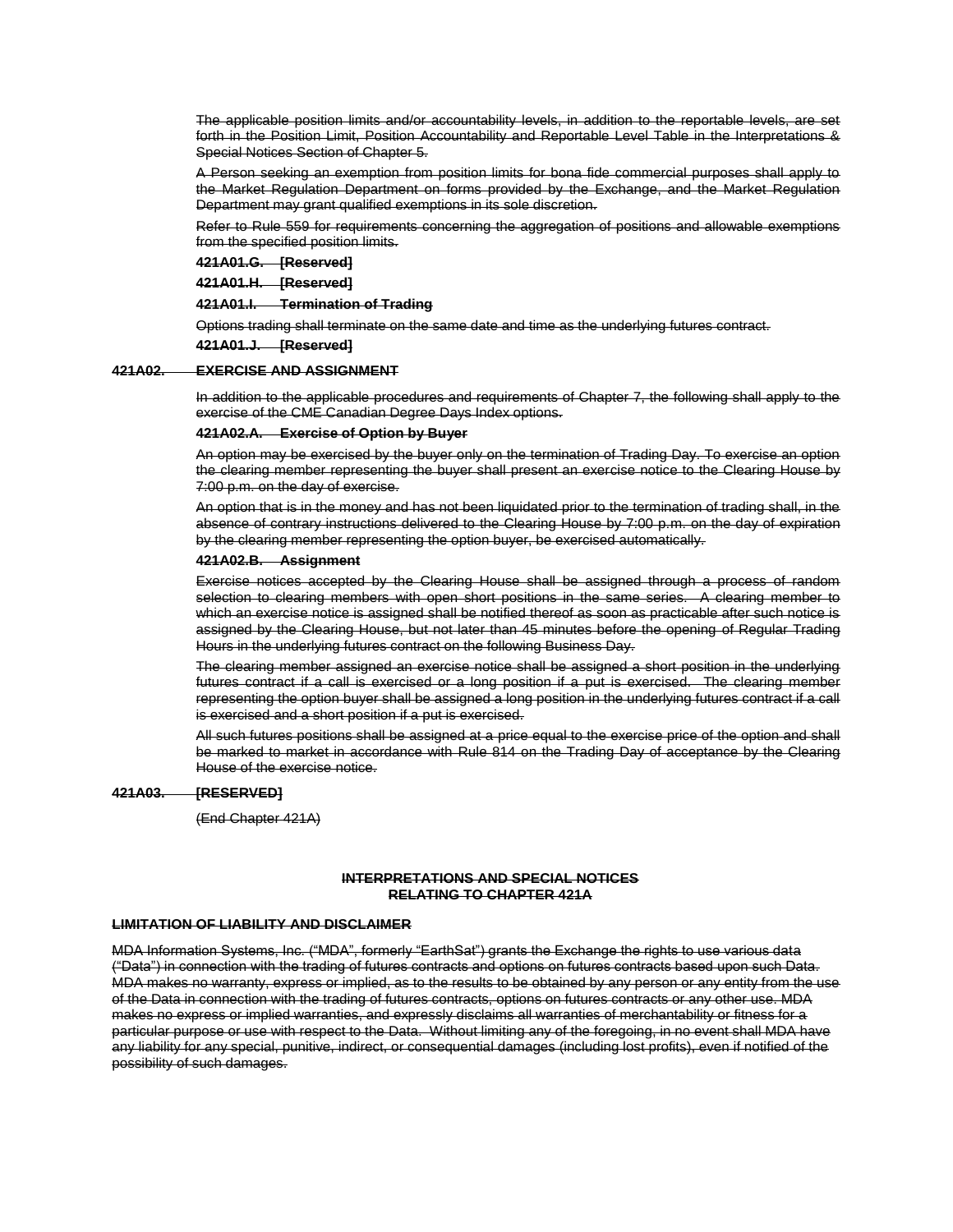# **Chapter 422 CME Canadian Seasonal Strip Degree Days Index Futures**

# **42200. SCOPE OF CHAPTER**

This chapter is limited in application to CME Canadian Seasonal Strip Degree Days Index futures: the CME Canadian Seasonal Strip Heating-Degree-Days (CME SSHDD) Index and the CME Canadian Seasonal Strip Cooling-Degree-Days (CME SSCDD) Index. In addition to this chapter, CME Canadian Seasonal Strip Degree Days Index futures shall be subject to the general rules and regulations of the Exchange insofar as applicable.

For purposes of this chapter, unless otherwise specified, times referred herein shall refer to and indicate Chicago time.

# **42201. CONTRACT SPECIFICATIONS**

**Heating Degree Days and Cooling Degree Days** 

The daily average temperature is defined as the arithmetic average of the maximum temperature (Tmax) and minimum temperature (Tmin), recorded between 0600 UTC the previous day and 0559 UTC the current day for Tmax, and between 0600 UTC the previous day and 0559 UTC the current day for Tmin as reported by MDA Information Systems, Inc.

For each day, Heating-Degree-Days (HDD) is the greater of (1) zero, (2) 18 degrees Celsius ("C") minus the daily average temperature.

For each day, Cooling-Degree-Days (CDD) is the greater of (1) zero, (2) the daily average temperature minus 18 degrees Celsius ("C").

2. The CME Canadian Seasonal Strip Degree Days Indexes and Listing Cities

Each particular CME Canadian Seasonal Strip Degree Days Index is the accumulation of like Degree Days over a minimum of two, and a maximum of seven, consecutive calendar months. For a seasonal strip involving Cooling Degree Days, the first calendar month in the strip may be April or later, and the last calendar month in the strip may be October or earlier. For a seasonal strip involving Heating Degree Days, the first calendar month in the strip may be October or later, and the last calendar month in the strip may be April or earlier. A separate futures contract shall be listed for each strip. The accumulation period of each CME SSHDD or CME SSCDD begins with the first calendar day of the first month of the strip, and ends with the last calendar day of the last month of the defined strip.

The temperature for a particular city is reported from a specific automated weather station. The table below lists the cities and their corresponding weather stations:

Listing Cities and Corresponding Automated Weather Stations

Calgary International Airport (WMO 71877)

Edmonton International Airport (WMO 71123)

Montreal/Pierre Elliot Trudeau Airport (WMO 71627)

Toronto Pearson International Airport (WMO 71624)

Vancouver International Airport (WMO 71892)

Winnipeg International Airport (WMO 71849)

# **42202. TRADING SPECIFICATIONS**

### **42202.A. Trading Schedule**

Futures contracts shall be scheduled for trading and delivery during such hours in such months as may be determined by the Exchange.

# **42202.B. Trading Unit**

The size of the unit of trading shall be C\$20 (Canadian Dollars) times the respective CME Canadian Seasonal Strip Degree Days Index.

### **42202.C. Price Increments**

The minimum price fluctuation on the CME Canadian Seasonal Strip Degree Days Index futures shall be 1 index point and have a value of C\$20 (Canadian Dollars).

**42202.D. Position Limits, Position Accountability, Exemptions and Reportable Levels**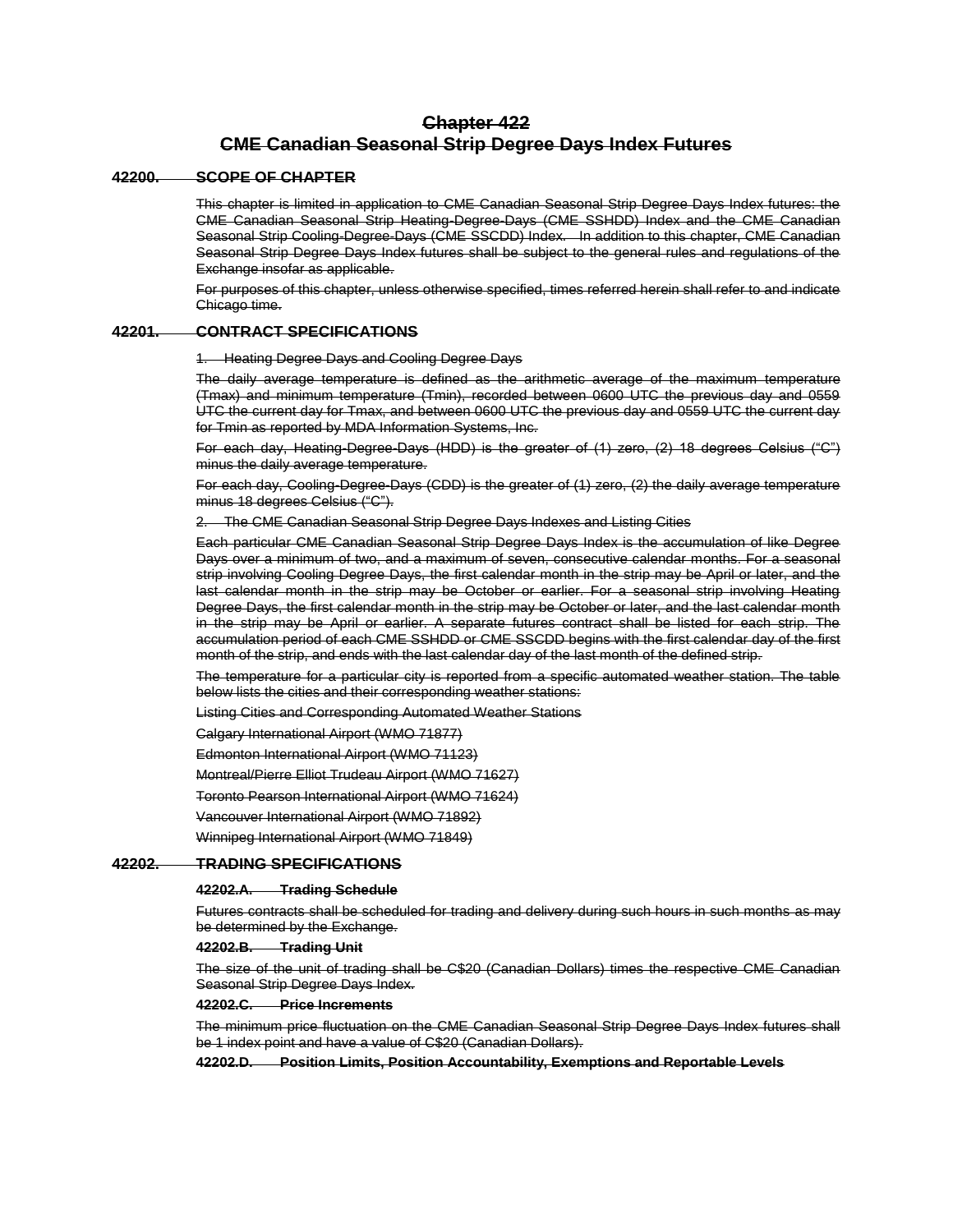The applicable position limits and/or accountability levels, in addition to the reportable levels, are set forth in the Position Limit, Position Accountability and Reportable Level Table in the Interpretations & Special Notices Section of Chapter 5.

A Person seeking an exemption from position limits for bona fide commercial purposes shall apply to the Market Regulation Department on forms provided by the Exchange, and the Market Regulation Department may grant qualified exemptions in its sole discretion.

Refer to Rule 559 for requirements concerning the aggregation of positions and allowable exemptions from the specified position limits.

**42202.E. [Reserved]**

**42202.F. [Reserved]**

**42202.G. Termination of Trading**

Futures trading shall terminate at 9:00 a.m. on the fifth Exchange Business Day after the last calendar day of the last month of the defined strip.

**42202.H. [Reserved]**

**42202. I. [Reserved]**

# **42203. SETTLEMENT PROCEDURES**

### **42203.A. Final Settlement Price**

All futures contracts remaining open at the termination of trading shall be settled using the respective CME Seasonal Strip Degree Days Index reported by MDA Information Systems, Inc. for that city for that contract period, using the methodology in effect on that date, on the fifth Exchange Business Day after the last calendar day of the last month of the defined strip. For example, on April 7, 2006, the November 2005 – March 2006 futures contract on the CME Montreal Nov-Mar '06 SSHDD Index would have been settled at 3161.70 Heating Degree Days.

### **42203.B. Final Settlement**

Clearing members holding open positions in a CME Canadian Seasonal Strip Degree Days Index futures contract at the termination of trading in that contract shall make payment to or receive payment from the Clearing House in accordance with normal variation performance bond procedures based on a settlement price equal to the final settlement price.

# **42204. [RESERVED]**

## **42205.-06 RESERVED**

(End Chapter 422)

# **INTERPRETATIONS & SPECIAL NOTICES RELATING TO CHAPTER 422**

# **LIMITATION OF LIABILITY AND DISCLAIMER**

MDA Information Systems, Inc. ("MDA", formerly "EarthSat") grants the Exchange the rights to use various data ("Data") in connection with the trading of futures contracts and options on futures contracts based upon such Data. MDA makes no warranty, express or implied, as to the results to be obtained by any person or any entity from the use of the Data in connection with the trading of futures contracts, options on futures contracts or any other use. MDA makes no express or implied warranties, and expressly disclaims all warranties of merchantability or fitness for a particular purpose or use with respect to the Data. Without limiting any of the foregoing, in no event shall MDA have any liability for any special, punitive, indirect, or consequential damages (including lost profits), even if notified of the possibility of such damages.

# **Chapter 422A Options on CME Canadian Seasonal Strip Degree Day Index Futures**

**422A00. SCOPE OF CHAPTER**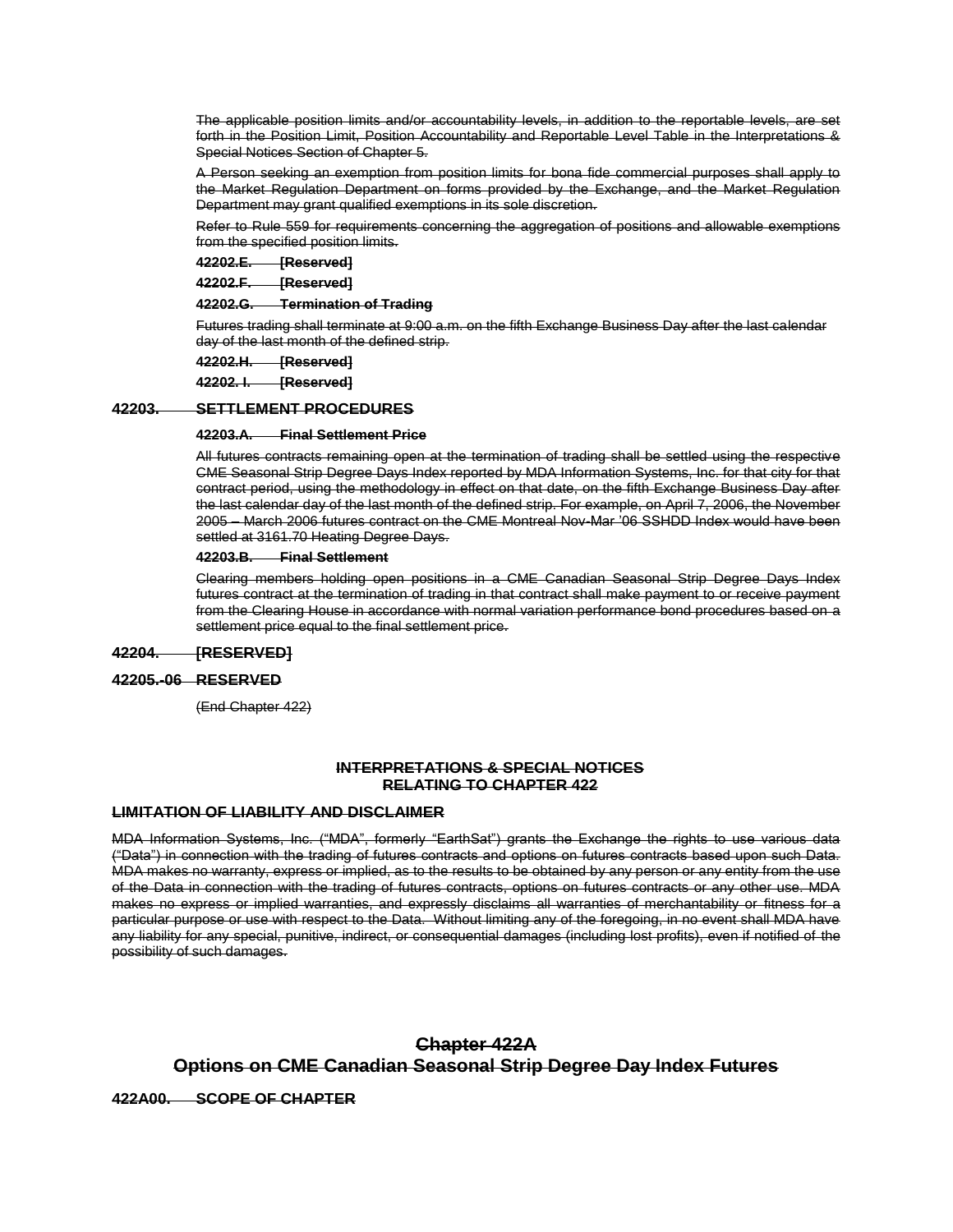This chapter is limited in application to options on CME Canadian Seasonal Strip Degree Days Index futures. In addition to this chapter, options on CME Canadian Seasonal Strip Degree Days Index futures shall be subject to the general rules and regulations of the Exchange insofar as applicable.

For purposes of this chapter, unless otherwise specified, times referred herein shall refer to and indicate Chicago time.

# **422A01. OPTIONS CHARACTERISTICS**

#### **422A01.A. Contract Months and Trading Hours**

Options contracts shall be listed for such contract months and scheduled for trading during such hours as may be determined by the Exchange.

### **422A01.B. Trading Unit**

The trading unit shall be an option to buy, in the case of the call, or to sell, in the case of the put, one respective CME Canadian Seasonal Strip Degree Days Index futures contract as specified in Chapter 422.

#### **422A01.C. Minimum Fluctuations**

The price of an option shall be quoted in terms of the respective CME Canadian Seasonal Strip Degree Days Index. Each index point represents C\$20 (Canadian Dollars). For example, a quote of 2 index points represents C\$40 (Canadian Dollars). The minimum fluctuation shall be 1.0 HDD or 1.0 CDD (also known as one tick), equal to C\$20 (Canadian Dollars).

### **422A01.D. [Reserved]**

# **422A01.E. Exercise Prices**

Exercise prices shall be stated in terms of the respective CME Seasonal Strip Degree Days Index futures contract. Eligible exercise prices shall be at intervals of 1 CME Seasonal Strip Degree Days Index point (e.g., 4510, 4511, 4512, etc.).

At the commencement of options trading in a contract month, the eligible put and call options are at intervals of 1 index point in a range of 0 to 7500 index points for the CDD season and a range of 0 to 16,000 index points for the HDD season upon demand evidenced in the options pit. New options may be listed for trading up to and including the termination of trading.

The Exchange may modify the provisions governing the establishment of exercise prices as it deems appropriate.

#### **422A01.F. Position Limits**, **Exemptions, Position Accountability and Reportable Levels**

The applicable position limits and/or accountability levels, in addition to the reportable levels, are set forth in the Position Limit, Position Accountability and Reportable Level Table in the Interpretations & Special Notices Section of Chapter 5.

A Person seeking an exemption from position limits for bona fide commercial purposes shall apply to the Market Regulation Department on forms provided by the Exchange, and the Market Regulation Department may grant qualified exemptions in its sole discretion.

Refer to Rule 559 for requirements concerning the aggregation of positions and allowable exemptions from the specified position limits.

### **422A01.G. [Reserved]**

**422A01.H. [Reserved]**

#### **422A01.I. Termination of Trading**

Options trading shall terminate on the same date and time as the underlying futures contract.

**422A01.J. [Reserved]**

#### **422A02. EXERCISE AND ASSIGNMENT**

In addition to the applicable procedures and requirements of Chapter 7, the following shall apply to the exercise of the CME Canadian Seasonal Degree Days Index options.

### **422A02.A. Exercise of Option by Buyer**

An option may be exercised by the buyer only on the termination of Trading Day. To exercise an option the clearing member representing the buyer shall present an exercise notice to the Clearing House by 7:00 p.m. on the day of exercise.

An option that is in the money and has not been liquidated prior to the termination of trading shall, in the absence of contrary instructions delivered to the Clearing House by 7:00 p.m. on the day of expiration by the clearing member representing the option buyer, be exercised automatically.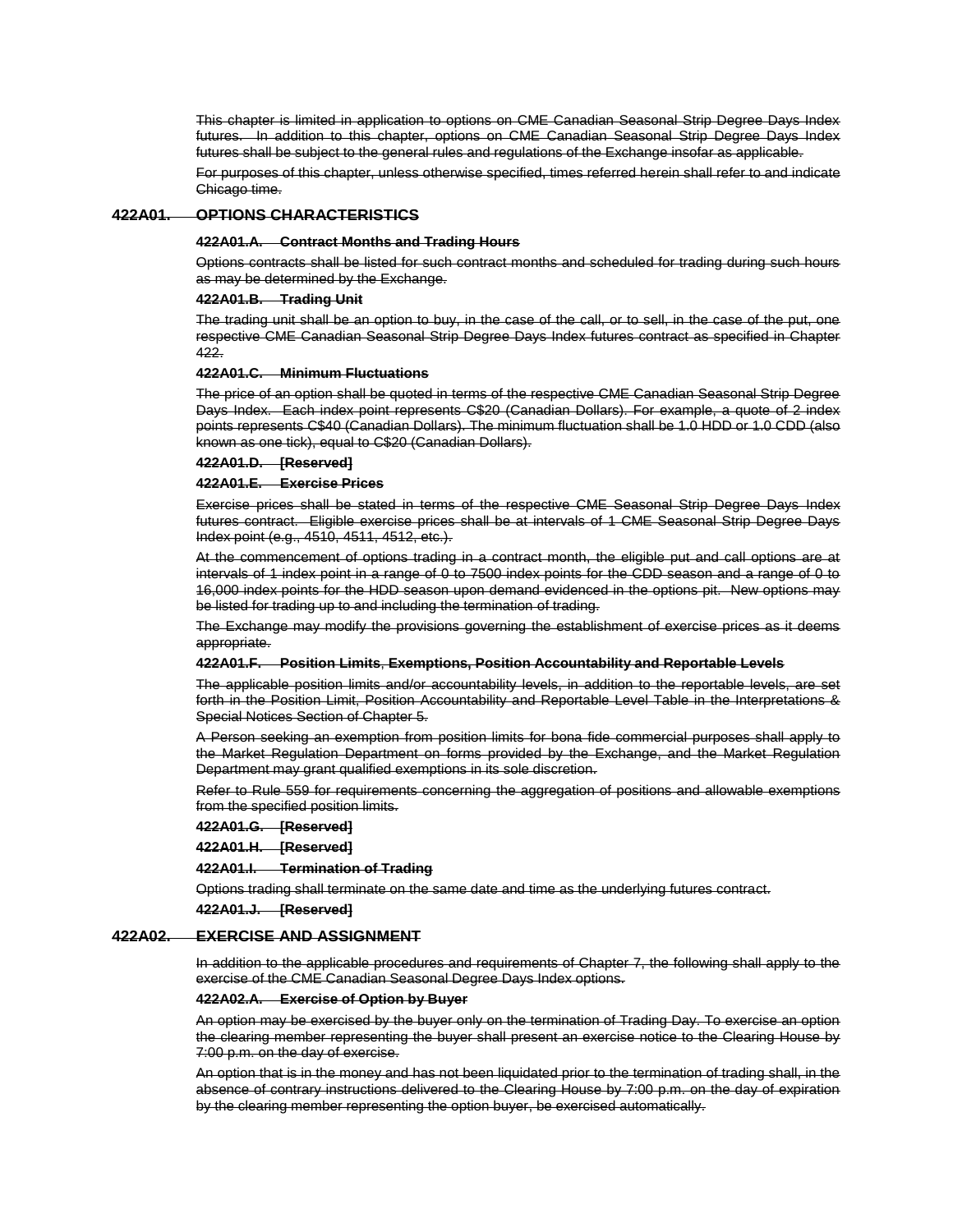### **422A02.B. Assignment**

Exercise notices accepted by the Clearing House shall be assigned through a process of random selection to clearing members with open short positions in the same series. A clearing member to which an exercise notice is assigned shall be notified thereof as soon as practicable after such notice is assigned by the Clearing House, but not later than 45 minutes before the opening of Regular Trading Hours in the underlying futures contract on the following Business Day.

The clearing member assigned an exercise notice shall be assigned a short position in the underlying futures contract if a call is exercised or a long position if a put is exercised. The clearing member representing the option buyer shall be assigned a long position in the underlying futures contract if a call is exercised and a short position if a put is exercised.

All such futures positions shall be assigned at a price equal to the exercise price of the option and shall be marked to market in accordance with Rule 814 on the Trading Day of acceptance by the Clearing House of the exercise notice.

# **422A03. [RESERVED]**

(End Chapter 422A)

# **INTERPRETATIONS & SPECIAL NOTICES RELATING TO CHAPTER 422A**

# **LIMITATION OF LIABILITY AND DISCLAIMER**

MDA Information Systems, Inc. ("MDA", formerly "EarthSat") grants the Exchange the rights to use various data ("Data") in connection with the trading of futures contracts and options on futures contracts based upon such Data. MDA makes no warranty, express or implied, as to the results to be obtained by any person or any entity from the use of the Data in connection with the trading of futures contracts, options on futures contracts or any other use. MDA makes no express or implied warranties, and expressly disclaims all warranties of merchantability or fitness for a particular purpose or use with respect to the Data. Without limiting any of the foregoing, in no event shall MDA have any liability for any special, punitive, indirect, or consequential damages (including lost profits), even if notified of the possibility of such damages.

# **Chapter 425 CME Canadian CAT Index Futures**

# **42500. SCOPE OF CHAPTER**

This chapter is limited in application to CME Canadian CAT Index futures. In addition to this chapter, CME Canadian CAT Index futures shall be subject to the general rules and regulations of the Exchange insofar as applicable.

For purposes of this chapter, unless otherwise specified, times referred herein shall refer to and indicate Chicago time.

# **42501. CONTRACT SPECIFICATIONS**

1. Cumulative Average Temperature (CAT)

The daily average temperature is defined as the arithmetic average of the maximum temperature (Tmax) and minimum temperature (Tmin), recorded between 0600 UTC the previous day and 0559 UTC the current day for Tmax, and between 0600 UTC the previous day and 0559 UTC the current day for Tmin for each location, as reported by MDA information Systems, Inc.

Calgary International Airport (WMO 71877)

Edmonton International Airport (WMO 71123)

Montreal/Pierre Elliot Trudeau Airport (WMO 71627) Toronto Pearson International Airport (WMO 71624) Vancouver International Airport (WMO 71892) Winnipeg International Airport (WMO 71849)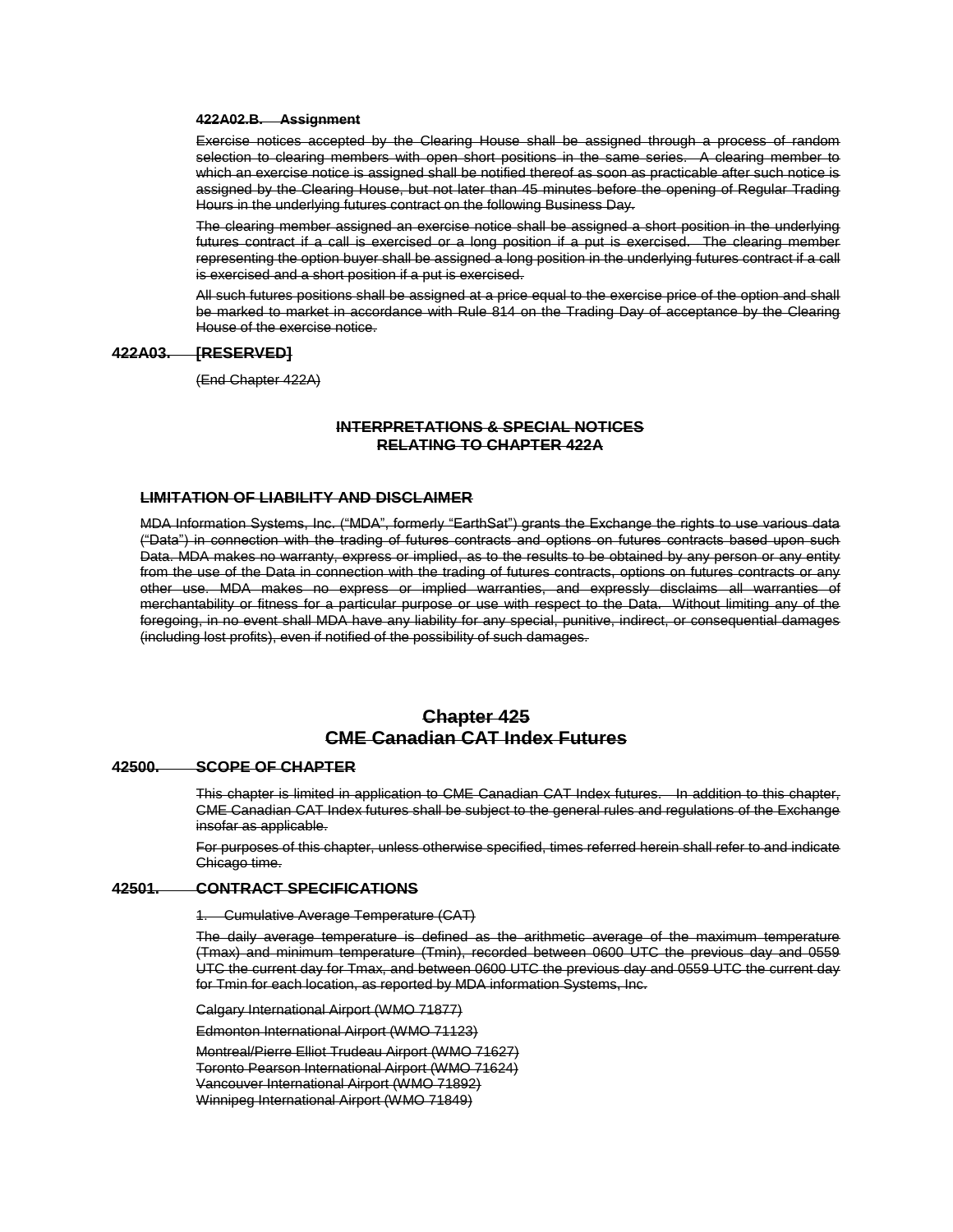### The CME Canadian CAT Indexes

Each particular CME Canadian CAT Index is the accumulation of like daily average temperatures over a calendar month. The accumulation period of each CME Canadian CAT Index futures contract begins with the first calendar day of the contract month and ends with the last calendar day of the contract month.

# **42502. TRADING SPECIFICATIONS**

#### **42502.A. Trading Schedule**

Futures contracts shall be scheduled for trading and delivery during such hours in such months as may be determined by the Exchange.

### **42502.B. Trading Unit**

The size of the unit of trading shall be C\$20 (Canadian Dollars) times the respective CME Canadian CAT Index.

# **42502.C. Price Increments**

The minimum price fluctuation of the respective CME Canadian CAT Index futures shall be 1 index point and have a value of C\$20 (Canadian Dollars).

#### **42502.D. Position Limits, Exemptions, Position Accountability and Reportable Levels**

The applicable position limits and/or accountability levels, in addition to the reportable levels, are set forth in the Position Limit, Position Accountability and Reportable Level Table in the Interpretations & Special Notices Section of Chapter 5.

A Person seeking an exemption from position limits for bona fide commercial purposes shall apply to the Market Regulation Department on forms provided by the Exchange, and the Market Regulation Department may grant qualified exemptions in its sole discretion.

Refer to Rule 559 for requirements concerning the aggregation of positions and allowable exemptions from the specified position limits.

**42502.E. [Reserved]**

**42502.F. [Reserved]**

**42502.G. Termination of Trading**

Futures trading shall terminate at 9:00 a.m. on the fifth Exchange Business Day after the futures contract month.

**42502.H. [Reserved]**

**42502.I. [Reserved]**

# **42503. SETTLEMENT PROCEDURES**

### **42503.A. Final Settlement Price**

All futures contracts remaining open at the termination of trading shall be settled using the respective CME Canadian CAT Index reported by MDA Information Systems, Inc. for that city for that contract month, using the methodology in effect on that date, on the fifth Exchange Business Day after the futures contract month. For example, on July 10, 2006, the June 2006 futures contract on the CME Montreal Canadian CAT Index would have been settled at 574.45 Degrees Celsius.

# **42503.B. Final Settlement**

Clearing members holding open positions in a CME Canadian CAT Index futures contract at the termination of trading in that contract shall make payment to or receive payment from the Clearing House in accordance with normal variation performance bond procedures based on a settlement price equal to the final settlement price.

#### **42504. [RESERVED]**

# **42505.-06. [RESERVED]**

(End Chapter 425)

# **INTERPRETATIONS & SPECIAL NOTICES RELATING TO CHAPTER 425**

# **LIMITATION OF LIABILITY AND DISCLAIMER**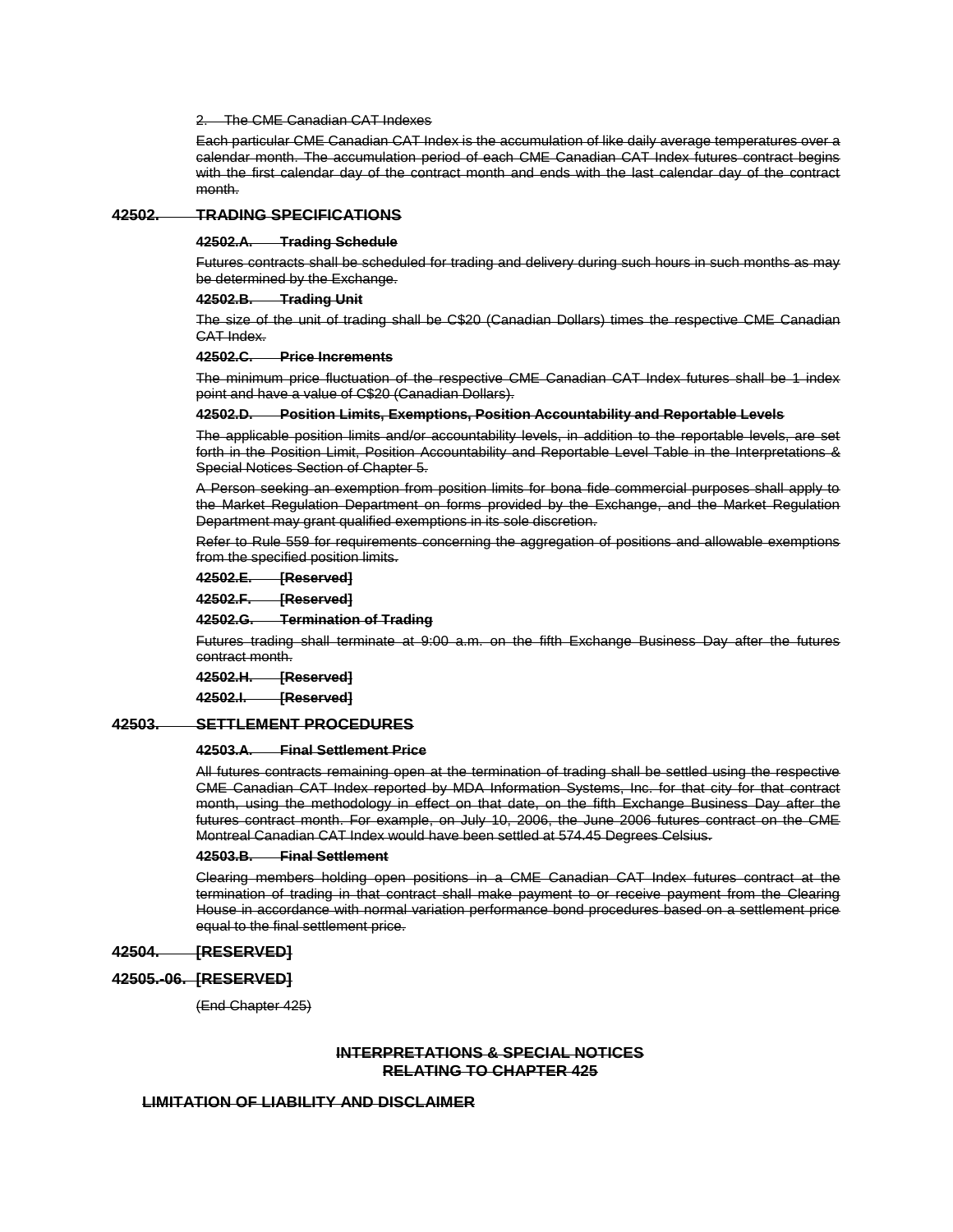MDA Information Systems, Inc. ("MDA", formerly "EarthSat") grants the Exchange the rights to use various data ("Data") in connection with the trading of futures contracts and options on futures contracts based upon such Data. MDA makes no warranty, express or implied, as to the results to be obtained by any person or any entity from the use of the Data in connection with the trading of futures contracts, options on futures contracts or any other use. MDA makes no express or implied warranties, and expressly disclaims all warranties of merchantability or fitness for a particular purpose or use with respect to the Data. Without limiting any of the foregoing, in no event shall MDA have any liability for any special, punitive, indirect, or consequential damages (including lost profits), even if notified of the possibility of such damages.

# **Chapter 425A Options on CME Canadian CAT Index Futures**

# **425A00. SCOPE OF CHAPTER**

This chapter is limited in application to options on CME Canadian CAT Index futures. In addition to this chapter, options on CME Canadian CAT Index futures shall be subject to the general rules and regulations of the Exchange insofar as applicable.

For purposes of this chapter, unless otherwise specified, times referred herein shall refer to and indicate Chicago time.

# **425A01. OPTIONS CHARACTERISTICS**

### **425A01. A. Contract Months and Trading Hours**

Options contracts shall be listed for such contract months and scheduled for trading during such hours as may be determined by the Exchange.

### **425A01. B. Trading Unit**

The trading unit shall be an option to buy, in the case of the call, or to sell, in the case of the put, one respective CME Canadian CAT Index futures contract as specified in Chapter 425.

#### **425A01.C. Minimum Fluctuations**

The price of an option shall be quoted in terms of the respective CME Canadian CAT Index. Each index point represents C\$20 (Canadian Dollars). For example, a quote of 2 index points represents C\$40 (Canadian Dollars). The minimum fluctuation shall be 1.0 index point (also known as one tick), equal to C\$20 (Canadian Dollars).

**425A01.D. [Reserved]**

#### **425A01.E. Exercise Prices**

Exercise prices shall be stated in terms of the respective CME Canadian CAT Index futures contract. Eligible exercise prices shall also be at intervals of 1 index point (e.g., 710, 711, 712, etc.).

At the commencement of option trading in a contract month, the eligible put and call options are at intervals of 1 index point in a range of 0 to 1300 index points for CAT months upon demand evidenced in the options pit. New options may be listed for trading up to and including the termination of trading.

The Exchange may modify the provisions governing the establishment of exercise prices as it deems appropriate.

#### **425A01.F. Position Limits, Exemptions, Position Accountability and Reportable Levels**

The applicable position limits and/or accountability levels, in addition to the reportable levels, are set forth in the Position Limit, Position Accountability and Reportable Level Table in the Interpretations & Special Notices Section of Chapter 5.

A Person seeking an exemption from position limits for bona fide commercial purposes shall apply to the Market Regulation Department on forms provided by the Exchange, and the Market Regulation Department may grant qualified exemptions in its sole discretion.

Refer to Rule 559 for requirements concerning the aggregation of positions and allowable exemptions from the specified position limits.

**425A01.G. [Reserved]**

**425A01.H. [Reserved]**

**425A01.I. Termination of Trading**

Options trading shall terminate on the same date and time as the underlying futures contract.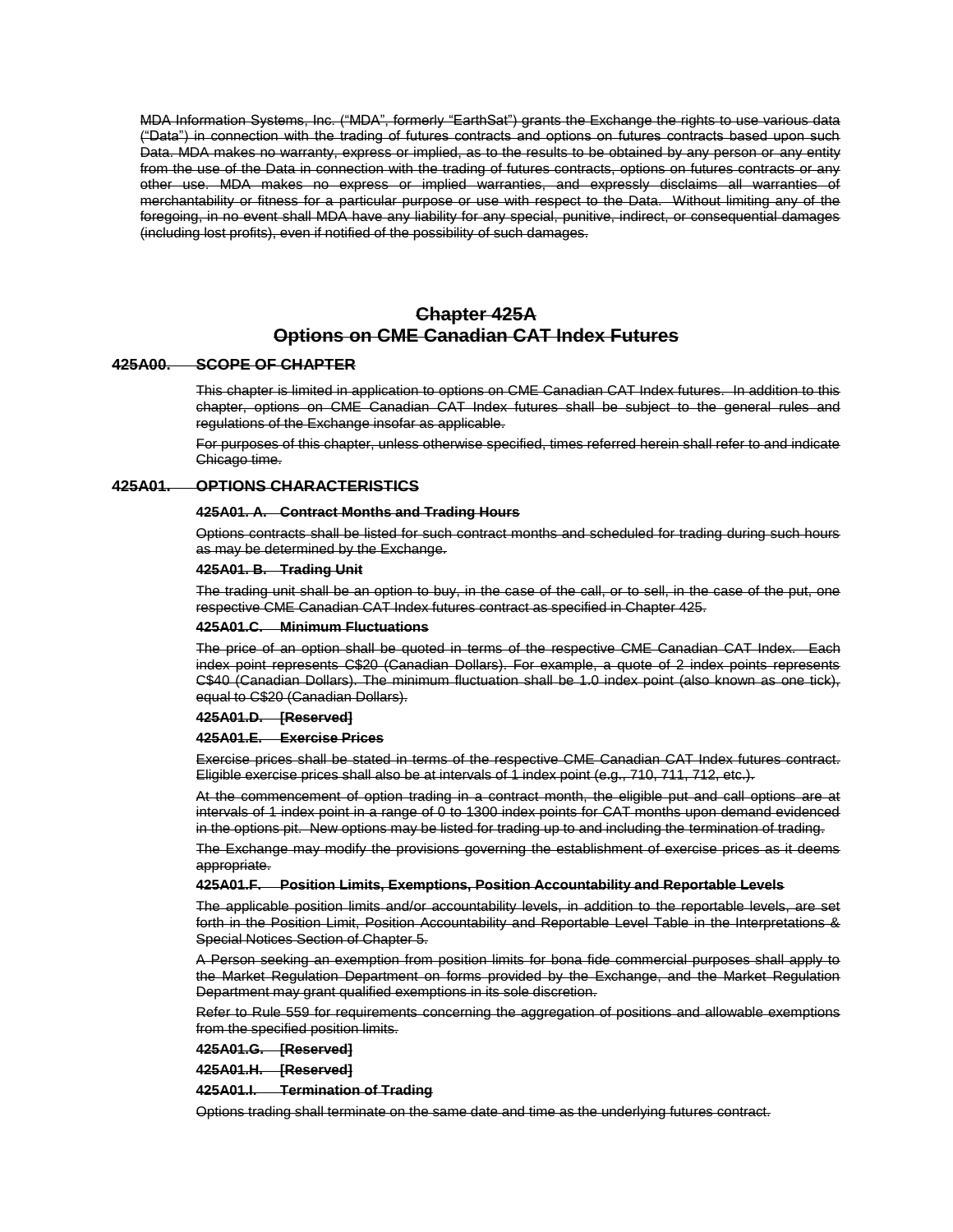**425A01.J. [Reserved]**

# **425A02. EXERCISE AND ASSIGNMENT**

In addition to the applicable procedures and requirements of Chapter 7, the following shall apply to the exercise of the CME Canadian CAT options.

#### **425A02.A. Exercise of Option by Buyer**

An option may be exercised by the buyer only on the termination of Trading Day. To exercise an option the clearing member representing the buyer shall present an exercise notice to the Clearing House by 7:00 p.m. on the day of exercise.

An option that is in the money and has not been liquidated prior to the termination of trading shall, in the absence of contrary instructions delivered to the Clearing House by 7:00 p.m. on the day of expiration by the clearing member representing the option buyer, be exercised automatically.

#### **425A02.B. Assignment**

Exercise notices accepted by the Clearing House shall be assigned through a process of random selection to clearing members with open short positions in the same series. A clearing member to which an exercise notice is assigned shall be notified thereof as soon as practicable after such notice is assigned by the Clearing House, but not later than 45 minutes before the opening of Regular Trading Hours in the underlying futures contract on the following Business Day.

The clearing member assigned an exercise notice shall be assigned a short position in the underlying futures contract if a call is exercised or a long position if a put is exercised. The clearing member representing the option buyer shall be assigned a long position in the underlying futures contract if a call is exercised and a short position if a put is exercised.

All such futures positions shall be assigned at a price equal to the exercise price of the option and shall be marked to market in accordance with Rule 814 on the Trading Day of acceptance by the Clearing House of the exercise notice.

# **425A03. [RESERVED]**

(End Chapter 425A)

# **INTERPRETATIONS & SPECIAL NOTICES RELATING TO CHAPTER 425A**

# **LIMITATION OF LIABILITY AND DISCLAIMER**

MDA Information Systems, Inc. ("MDA", formerly "EarthSat") grants the Exchange the rights to use various data ("Data") in connection with the trading of futures contracts and options on futures contracts based upon such Data. MDA makes no warranty, express or implied, as to the results to be obtained by any person or any entity from the use of the Data in connection with the trading of futures contracts, options on futures contracts or any other use. MDA makes no express or implied warranties, and expressly disclaims all warranties of merchantability or fitness for a particular purpose or use with respect to the Data. Without limiting any of the foregoing, in no event shall MDA have any liability for any special, punitive, indirect, or consequential damages (including lost profits), even if notified of the possibility of such damages.

# **Chapter 426 CME Canadian Seasonal CAT Strip Index Futures**

## **42600. SCOPE OF CHAPTER**

This chapter is limited in application to CME Canadian Seasonal CAT Strip Index futures. In addition to this chapter, CME Canadian Seasonal CAT Strip Index futures shall be subject to the general rules and regulations of the Exchange insofar as applicable.

For purposes of this chapter, unless otherwise specified, times referred herein shall refer to and indicate Chicago time.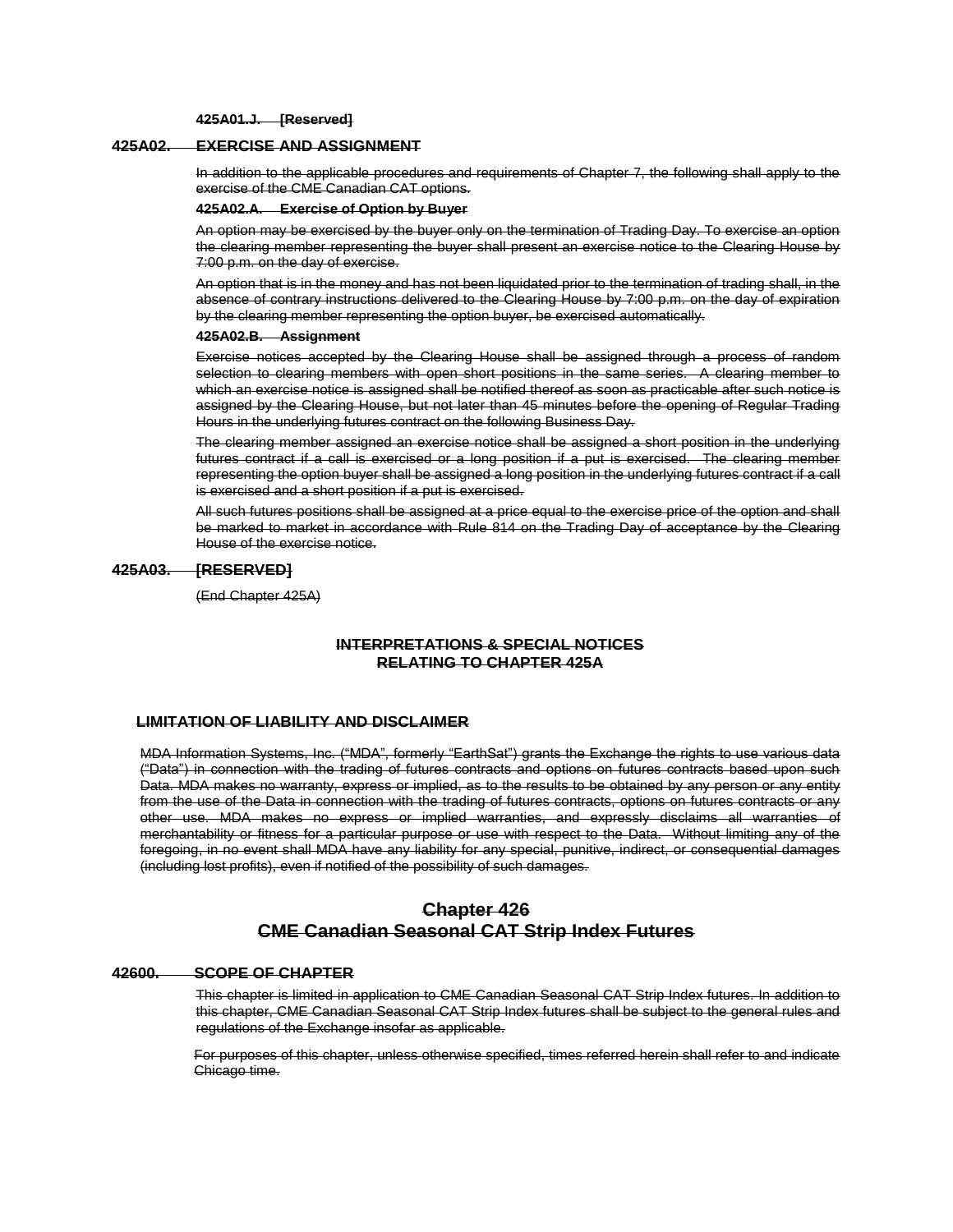# **42601. CONTRACT SPECIFICATIONS**

1. Cumulative Average Temperature (CAT)

The daily average temperature is defined as the arithmetic average of the maximum temperature (Tmax) and minimum temperature (Tmin), recorded between 0600 UTC the previous day and 0559 UTC the current day for Tmax, and between 0600 UTC the previous day and 0559 UTC the current day for Tmin for each location, as reported by MDA Information Systems, Inc.

Calgary International Airport (WMO 71877) Edmonton International Airport (WMO 71123) Montreal/Pierre Elliot Trudeau Airport (WMO 71627) Toronto Pearson International Airport (WMO 71624) Vancouver International Airport (WMO 71892) Winnipeg International Airport (WMO 71849)

2. The CME Canadian Seasonal CAT Strip Indexes

Each particular CME Canadian Seasonal CAT Strip Index is the accumulation of like daily average temperatures over a minimum of two, and a maximum of seven, consecutive calendar months. For a seasonal strip involving a CAT, the first calendar month in the strip may be April or later, and the last calendar month in the strip may be October or earlier. A separate futures contract shall be listed for each strip. The accumulation period of each CME Canadian Seasonal CAT Strip Index begins with the first calendar day of the first month of the strip, and ends with the last calendar day of the last month of the strip.

# **42602. TRADING SPECIFICATIONS**

#### **42602.A. Trading Schedule**

Futures contracts shall be scheduled for trading and delivery during such hours in such months as may be determined by the Exchange.

# **42602.B. Trading Unit**

The size of the unit of trading shall be C\$20 (Canadian Dollars) times the respective CME Canadian Seasonal CAT Strip Index.

### **42602.C. Price Increments**

The minimum price fluctuation on the CME Canadian Seasonal CAT Strip Index futures shall be 1 index point and have a value of C\$20 (Canadian Dollars).

#### **42602.D. Position Limits, Exemptions, Position Accountability and Reportable Levels**

The applicable position limits and/or accountability levels, in addition to the reportable levels, are set forth in the Position Limit, Position Accountability and Reportable Level Table in the Interpretations & Special Notices Section of Chapter 5.

A Person seeking an exemption from position limits for bona fide commercial purposes shall apply to the Market Regulation Department on forms provided by the Exchange, and the Market Regulation Department may grant qualified exemptions in its sole discretion.

Refer to Rule 559 for requirements concerning the aggregation of positions and allowable exemptions from the specified position limits.

**42602.E. [Reserved]**

**42602.F. [Reserved]** 

#### **42602.G. Termination of Trading**

Futures trading shall terminate at 9:00 a.m. on the fifth Exchange Business Day after the last calendar day of the last month of the defined strip.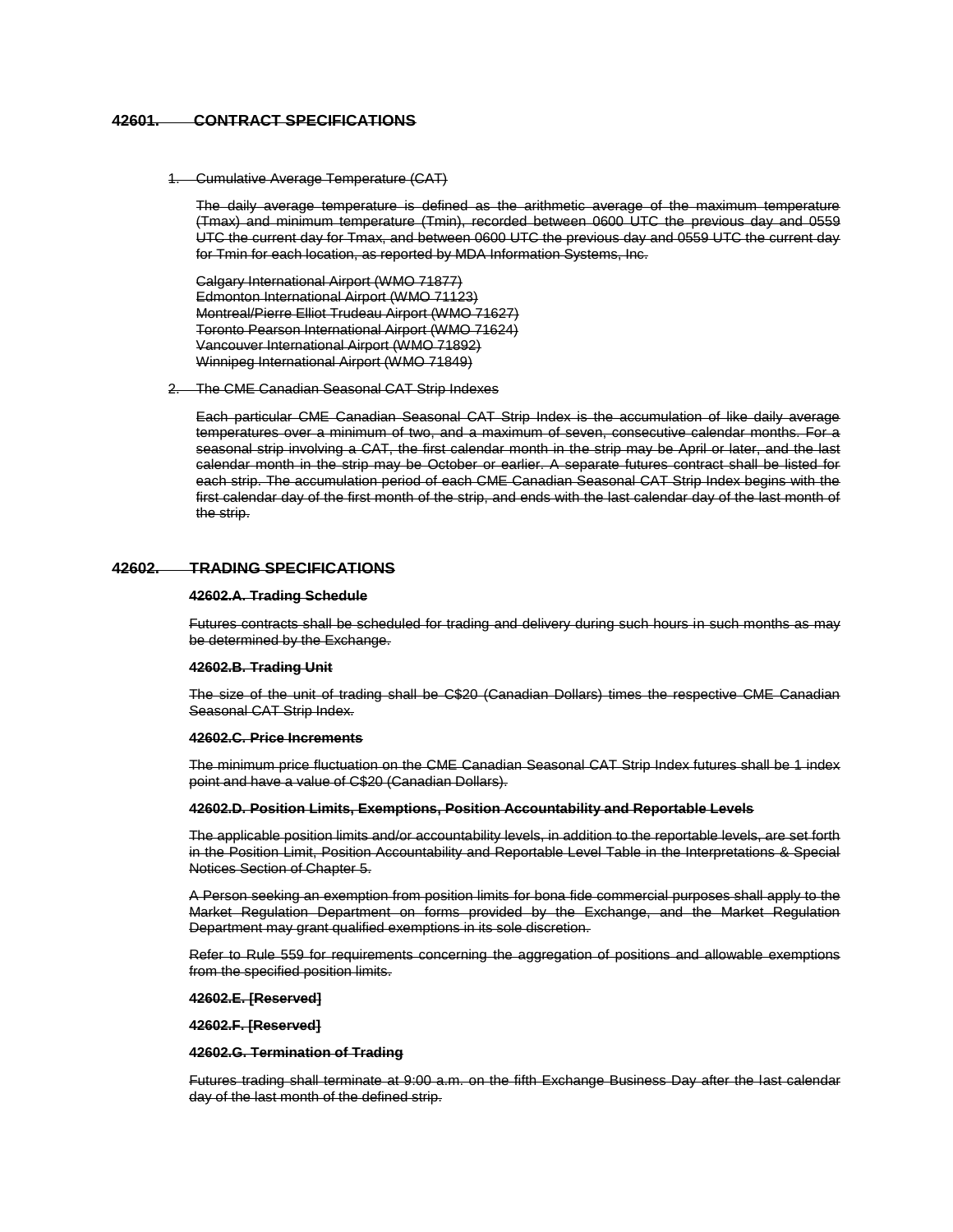**42602.H. [Reserved]** 

**42602.I. [Reserved]** 

# **42603. SETTLEMENT PROCEDURES**

# **42603.A. Final Settlement Price**

All futures contracts remaining open at the termination of trading shall be settled using the respective CME Canadian Seasonal CAT Strip Index reported by MDA Information Systems, Inc. for that city for that contract period, using the methodology in effect on that date, on the fifth Exchange business day after the last calendar day of the last month of the defined strip. For example, on October 6, 2006, the May 2006 – September 2006 futures contract on the CME Montreal May – September '06 Canadian Seasonal CAT Strip Index would have been settled at 2771.70 Degrees Celsius.

# **42603.B. Final Settlement**

Clearing members holding open positions in a CME Canadian Seasonal CAT Strip Index futures contract at the termination of trading in that contract shall make payment to or receive payment from the Clearing House in accordance with normal variation performance bond procedures based on a settlement price equal to the final settlement price.

# **42604. [RESERVED]**

# **42605.-06. [RESERVED]**

(End Chapter 426)

# **INTERPRETATIONS & SPECIAL NOTICES RELATING TO CHAPTER 426**

## **LIMITATION OF LIABILITY AND DISCLAIMER**

MDA Information Systems, Inc. ("MDA", formerly "EarthSat") grants the Exchange the rights to use various data ("Data") in connection with the trading of futures contracts and options on futures contracts based upon such Data. MDA makes no warranty, express or implied, as to the results to be obtained by any person or any entity from the use of the Data in connection with the trading of futures contracts, options on futures contracts or any other use. MDA makes no express or implied warranties, and expressly disclaims all warranties of merchantability or fitness for a particular purpose or use with respect to the Data. Without limiting any of the foregoing, in no event shall MDA have any liability for any special, punitive, indirect, or consequential damages (including lost profits), even if notified of the possibility of such damages.

# **Chapter 426A Options on CME Canadian Seasonal CAT Strip Index Futures**

# **426A00. SCOPE OF CHAPTER**

This chapter is limited in application to options on CME Canadian Seasonal CAT Strip Index futures. In addition to this chapter, options on CME Canadian Seasonal CAT Strip Index futures shall be subject to the general rules and regulations of the Exchange insofar as applicable.

For purposes of this chapter, unless otherwise specified, times referred herein shall refer to and indicate Chicago time.

## **426A01. OPTIONS CHARACTERISTICS**

### **426A01. A. Contract Months and Trading Hours**

Options contracts shall be listed for such contract months and scheduled for trading during such hours as may be determined by the Exchange.

### **426A01. B. Trading Unit**

The trading unit shall be an option to buy, in the case of the call, or to sell, in the case of the put, one respective CME Canadian Seasonal CAT Strip Index futures contract as specified in Chapter 426.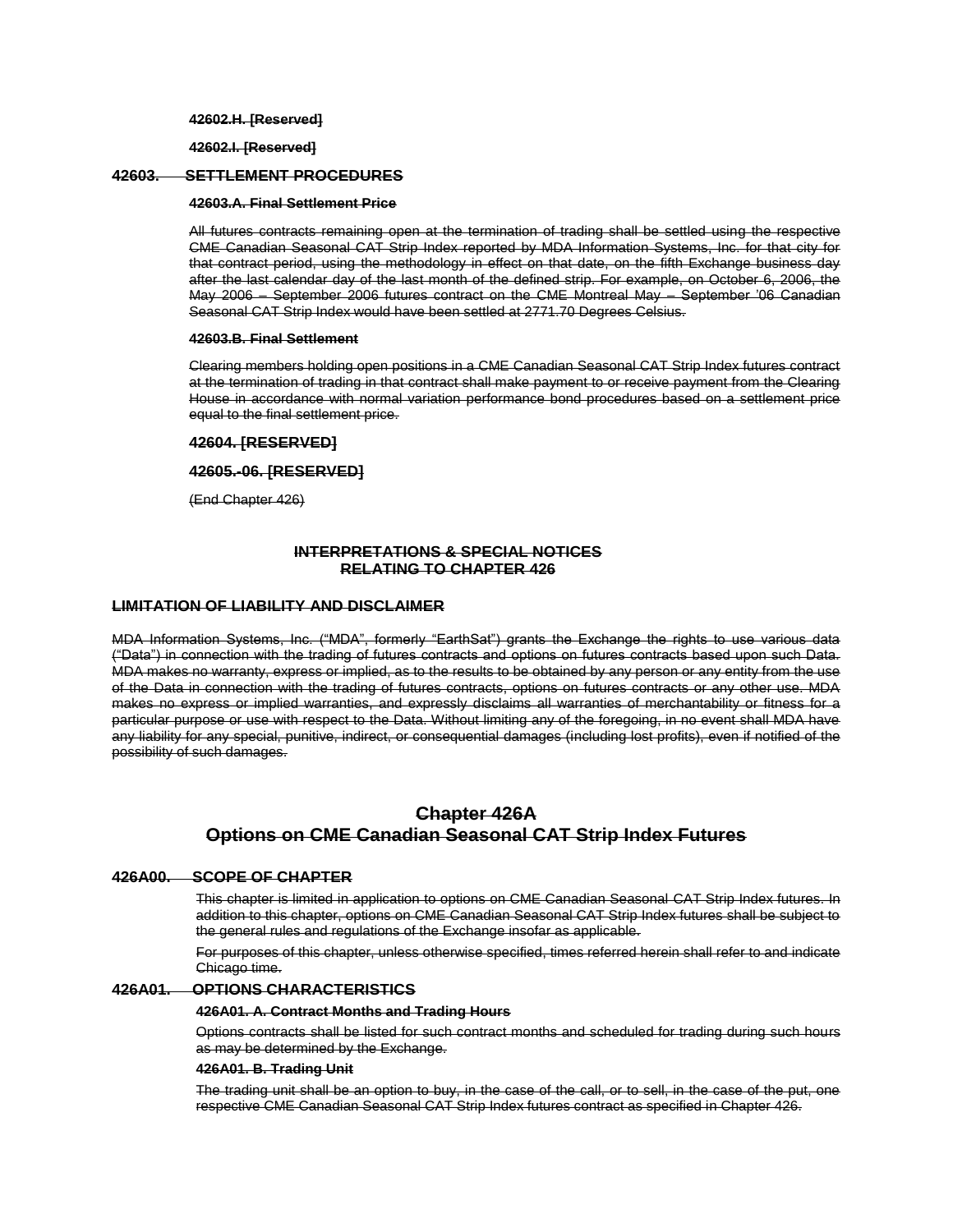### **426A01.C. Minimum Fluctuations**

The price of an option shall be quoted in terms of the respective CME Canadian Seasonal CAT Strip Index. Each index point represents C\$20 (Canadian Dollars). For example, a quote of 2 index points represents C\$40 (Canadian Dollars). The minimum fluctuation shall be 1.0 index point (also known as one tick), equal to C\$20 (Canadian Dollars).

### **426A01.D. [Reserved]**

### **426A01.E. Exercise Prices**

Exercise prices shall be stated in terms of the respective CME Canadian Seasonal CAT Strip Index futures contract. Eligible exercise prices shall be at intervals of 1 CME Seasonal CAT Strip Index point (e.g., 4510, 4511, 4512, etc.).

At the commencement of options trading in a contract month, the eligible put and call options are at intervals of 1 index point in a range of 0 to 6500 index points for a seasonal CAT strip upon demand evidenced in the options pit. New options may be listed for trading up to and including the termination of trading.

The Exchange may modify the provisions governing the establishment of exercise prices as it deems appropriate.

### **426A01.F. Position Limits, Exemptions, Position Accountability and Reportable Levels**

The applicable position limits and/or accountability levels, in addition to the reportable levels, are set forth in the Position Limit, Position Accountability and Reportable Level Table in the Interpretations & Special Notices Section of Chapter 5.

A Person seeking an exemption from position limits for bona fide commercial purposes shall apply to the Market Regulation Department on forms provided by the Exchange, and the Market Regulation Department may grant qualified exemptions in its sole discretion.

Refer to Rule 559 for requirements concerning the aggregation of positions and allowable exemptions from the specified position limits.

#### **426A01.G. [Reserved]**

### **426A01.H. [Reserved]**

**426A01.I. Termination of Trading** 

Options trading shall terminate on the same date and time as the underlying futures contract.

**426A01.J. [Reserved]** 

#### **426A02. EXERCISE AND ASSIGNMENT**

In addition to the applicable procedures and requirements of Chapter 7, the following shall apply to the exercise of the CME Canadian Seasonal CAT Strip options.

#### **426A02.A. Exercise of Option by Buyer**

An option may be exercised by the buyer only on the termination of Trading Day. To exercise an option the clearing member representing the buyer shall present an exercise notice to the Clearing House by 7:00 p.m. on the day of exercise.

An option that is in the money and has not been liquidated prior to the termination of trading shall, in the absence of contrary instructions delivered to the Clearing House by 7:00 p.m. on the day of expiration by the clearing member representing the option buyer, be exercised automatically.

# **426A02.B. Assignment**

Exercise notices accepted by the Clearing House shall be assigned through a process of random selection to clearing members with open short positions in the same series. A clearing member to which an exercise notice is assigned shall be notified thereof as soon as practicable after such notice is assigned by the Clearing House, but not later than 45 minutes before the opening of Regular Trading Hours in the underlying futures contract on the following Business Day.

The clearing member assigned an exercise notice shall be assigned a short position in the underlying futures contract if a call is exercised or a long position if a put is exercised. The clearing member representing the option buyer shall be assigned a long position in the underlying futures contract if a call is exercised and a short position if a put is exercised.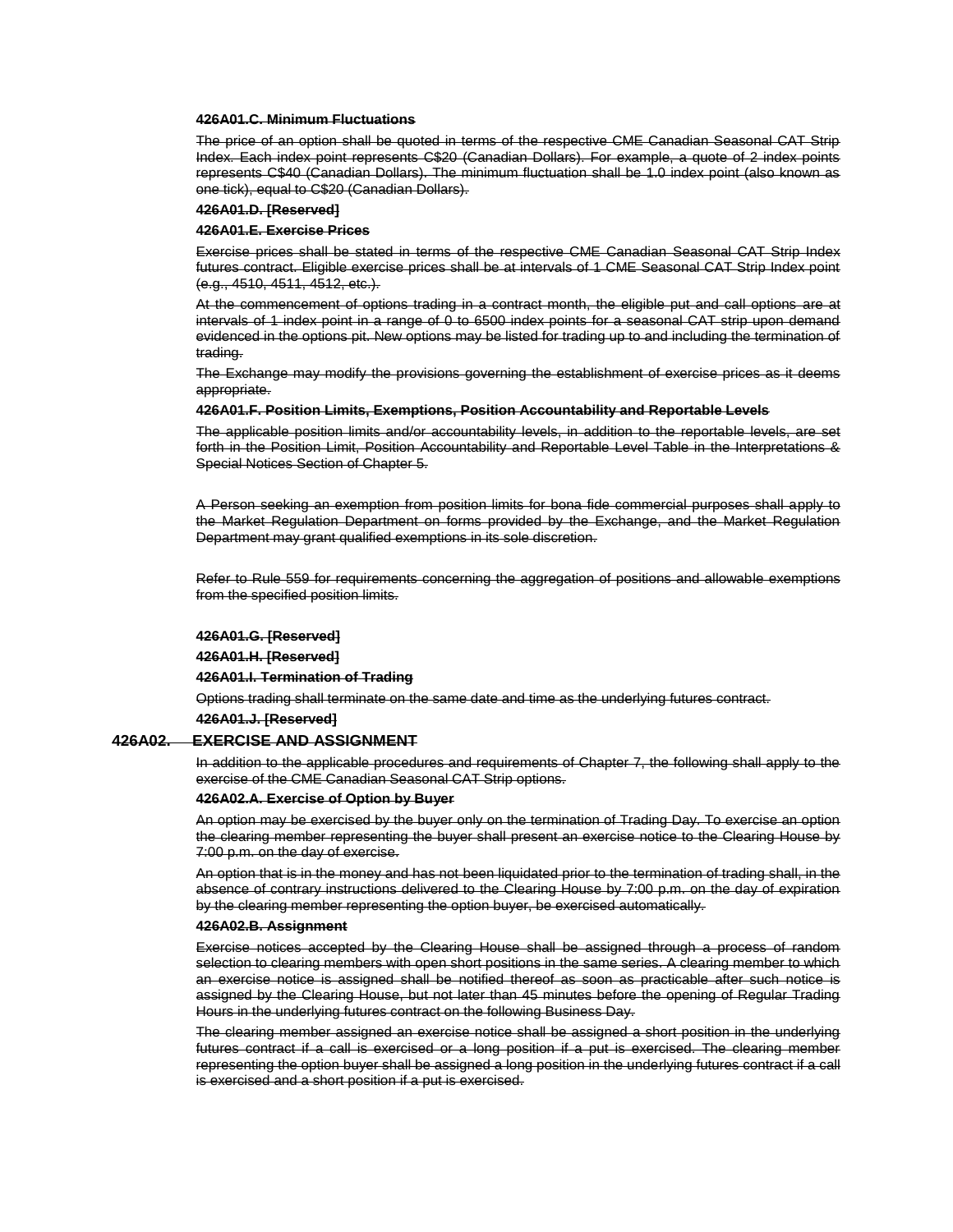All such futures positions shall be assigned at a price equal to the exercise price of the option and shall be marked to market in accordance with Rule 814 on the Trading Day of acceptance by the Clearing House of the exercise notice.

# **426A03. [RESERVED]**

(End Chapter 426A)

# **INTERPRETATIONS & SPECIAL NOTICES RELATING TO CHAPTER 426A**

# **LIMITATION OF LIABILITY AND DISCLAIMER**

MDA Information Systems, Inc. ("MDA", formerly "EarthSat") grants the Exchange the rights to use various data ("Data") in connection with the trading of futures contracts and options on futures contracts based upon such Data. MDA makes no warranty, express or implied, as to the results to be obtained by any person or any entity from the use of the Data in connection with the trading of futures contracts, options on futures contracts or any other use. MDA makes no express or implied warranties, and expressly disclaims all warranties of merchantability or fitness for a particular purpose or use with respect to the Data. Without limiting any of the foregoing, in no event shall MDA have any liability for any special, punitive, indirect, or consequential damages (including lost profits), even if notified of the possibility of such damages.

# **Chapter 439 CME Australian Degree Days Index Futures**

# **43900. SCOPE OF CHAPTER**

This chapter is limited in application to CME Australian Degree Days Index futures. In addition to this chapter, CME Australian Degree Days Index futures shall be subject to the general rules and regulations of the Exchange insofar as applicable.

For purposes of this chapter, unless otherwise specified, times referred herein shall refer to and indicate Chicago time.

# **43901. CONTRACT SPECIFICATIONS**

1. Heating Degree Days and Cooling Degree Days

The daily average temperature is defined as the arithmetic average of the maximum and minimum temperature recorded between 0900 Local Standard Time the current day and 0900 Local Standard Time the following day for Tmax, and between 0900 Local Standard Time the previous day and 0900 Local Standard Time the current day for Tmin.

For each day, Heating-Degree-Days (HDD) is the greater of (1) zero, (2) 18 degrees Celsius minus the daily average temperature.

For each day, Cooling-Degree-Days (CDD) is the greater of (1) zero, (2) the daily average temperature minus18 degrees Celsius.

2. The CME Australian Degree Days Indexes and Listing Cities

Each particular CME Australian Index is the accumulation of like Degree Days over a calendar month. The accumulation period of each CME Australian CDD or HDD Index futures contract begins with the first calendar day of the contract month and ends with the last calendar day of the contract month.

The temperature for a particular city is reported from a specific automated weather station. The table below lists the cities and their corresponding weather stations.

Brisbane Airport (WMO 94578)

Melbourne Olympic Park (WMO 95936)

Sydney Bankstown (WMO 94765)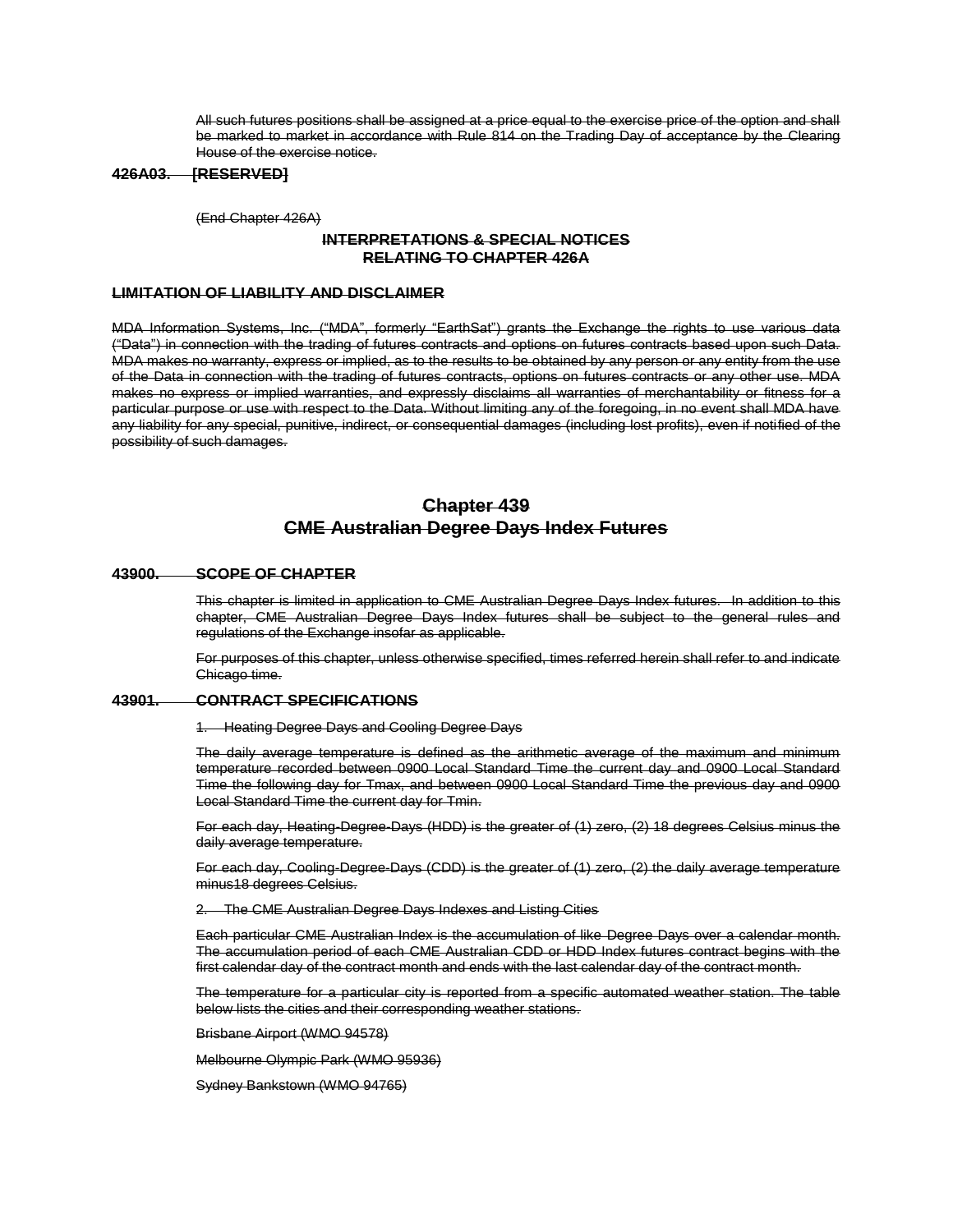## **43902. TRADING SPECIFICATIONS**

# **43902.A. Trading Schedule**

Futures contracts shall be scheduled for trading and delivery during such hours in such months as may be determined by the Exchange.

#### **43902.B. Trading Unit**

The size of the unit of trading shall be \$20 (Australian Dollars) times the respective CME Australian Degree Days Index.

## **43902.C. Price Increments**

The minimum price fluctuation of the respective CME Australian Degree Days Index futures shall be 1 index point and have a value of \$20 (Australian Dollars).

#### **43902.D. Position Limits, Exemptions, Position Accountability and Reportable Levels**

The applicable position limits and/or accountability levels, in addition to the reportable levels, are set forth in the Position Limit, Position Accountability and Reportable Level Table in the Interpretations & Special Notices Section of Chapter 5.

A Person seeking an exemption from position limits for bona fide commercial purposes shall apply to the Market Regulation Department on forms provided by the Exchange, and the Market Regulation Department may grant qualified exemptions in its sole discretion.

Refer to Rule 559 for requirements concerning the aggregation of positions and allowable exemptions from the specified position limits.

### **43902.E. [Reserved]**

### **43902.F. [Reserved]**

## **43902.G. Termination of Trading**

Futures trading shall terminate at 9:00 a.m. on the fifth Exchange Business Day after the futures contract month.

### **43902.H. [Reserved]**

**43902.I. [Reserved]**

# **43903. SETTLEMENT PROCEDURES**

### **43903.A. Final Settlement Price**

All futures contracts remaining open at the termination of trading shall be settled using the respective CME Australian Degree Days Index reported by Speedwell Weather Derivatives Limited for that city for that contract month, using the methodology in effect on that date, on the fifth Exchange Business Day after the futures contract month. For example, on July 8 [7], 2008, the June 2008 futures contract on the CME Sydney Bankstown Australian Degree Days Index would have been settled at 129.20 Degrees Celsius.

# **43903.B. Final Settlement**

Clearing members holding open positions in a CME Australian Degree Days Index futures contract at the termination of trading in that contract shall make payment to or receive payment from the Clearing House in accordance with normal variation performance bond procedures based on a settlement price equal to the final settlement price.

## **43904. [RESERVED]**

# **43905.-06. [RESERVED]**

(End Chapter 439)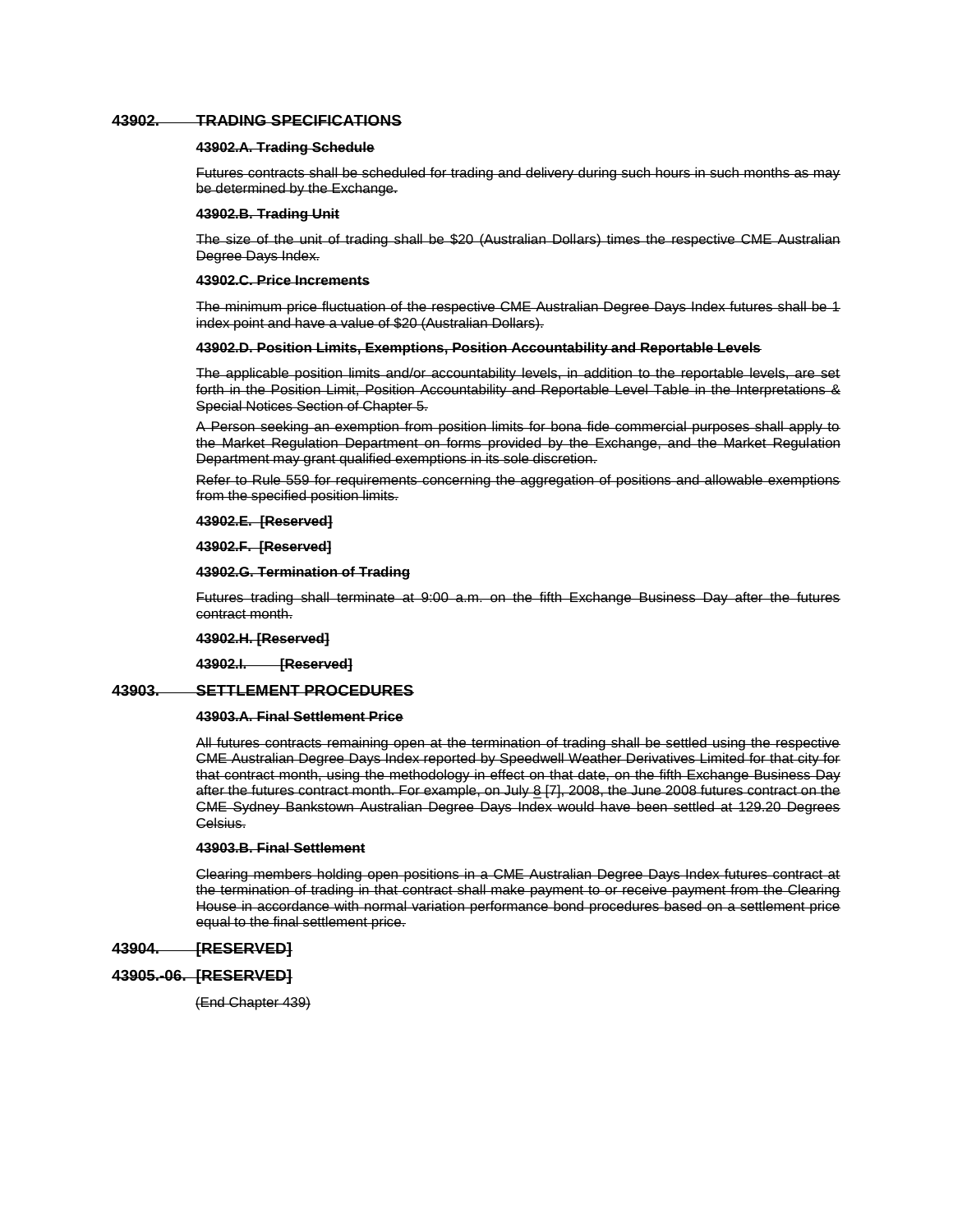# **INTERPRETATIONS & SPECIAL NOTICES RELATING TO CHAPTER 439**

# **LIMITATION OF LIABILITY AND DISCLAIMER**

Speedwell Weather Derivatives Limited ("Speedwell") grants the Exchange the rights to use various data ("Data") in connection with the trading of futures contracts and options on futures contracts based upon such Data. Speedwell makes no warranty, express or implied, as to the results to be obtained by any person or any entity from the use of the Data in connection with the trading of futures contracts, options on futures contracts or any other use. Speedwell makes no express or implied warranties, and expressly disclaims all warranties of merchantability or fitness for a particular purpose or use with respect to the Data. Without limiting any of the foregoing, in no event shall Speedwell have any liability for any special, punitive, indirect, or consequential damages (including lost profits), even if notified of the possibility of such damages.

# **Chapter 439A Options on CME Australian Degree Days Index Futures**

### **43900. SCOPE OF CHAPTER**

This chapter is limited in application to options on CME Australian Degree Days Index futures. In addition to this chapter, options on CME Australian Degree Days Index futures shall be subject to the general rules and regulations of the Exchange insofar as applicable.

For purposes of this chapter, unless otherwise specified, times referred herein shall refer to and indicate Chicago time.

# **439A01. OPTIONS CHARACTERISTICS**

#### **439A01. A. Contract Months and Trading Hours**

Options contracts shall be listed for such contract months and scheduled for trading during such hours as may be determined by the Exchange.

#### **439A01. B. Trading Unit**

The trading unit shall be an option to buy, in the case of the call, or to sell, in the case of the put, one respective CME Australian Degree Days Index futures contract as specified in Chapter 439.

#### **439A01.C. Minimum Fluctuations**

The price of an option shall be quoted in terms of the respective CME Australian Degree Days Index. Each index point represents \$20 (Australian Dollars). For example, a quote of 2 index points represents \$40 (Australian Dollars). The minimum fluctuation shall be 1.0 index point (also known as one tick), equal to \$20 (Australian Dollars).

#### **439A01.D. [Reserved]**

#### **439A01.E. Exercise Prices**

Exercise prices shall be stated in terms of the respective CME Australian Degree Days Index futures contract. Eligible exercise prices shall also be at intervals of 1 index point (e.g., 710, 711, 712, etc.).

At the commencement of option trading in a contract month, the eligible put and call options are at intervals of 1 index point in a range of 1 to 1700 index points for Degree Days months upon demand evidenced in the options pit. New options may be listed for trading up to and including the termination of trading.

The Exchange may modify the provisions governing the establishment of exercise prices as it deems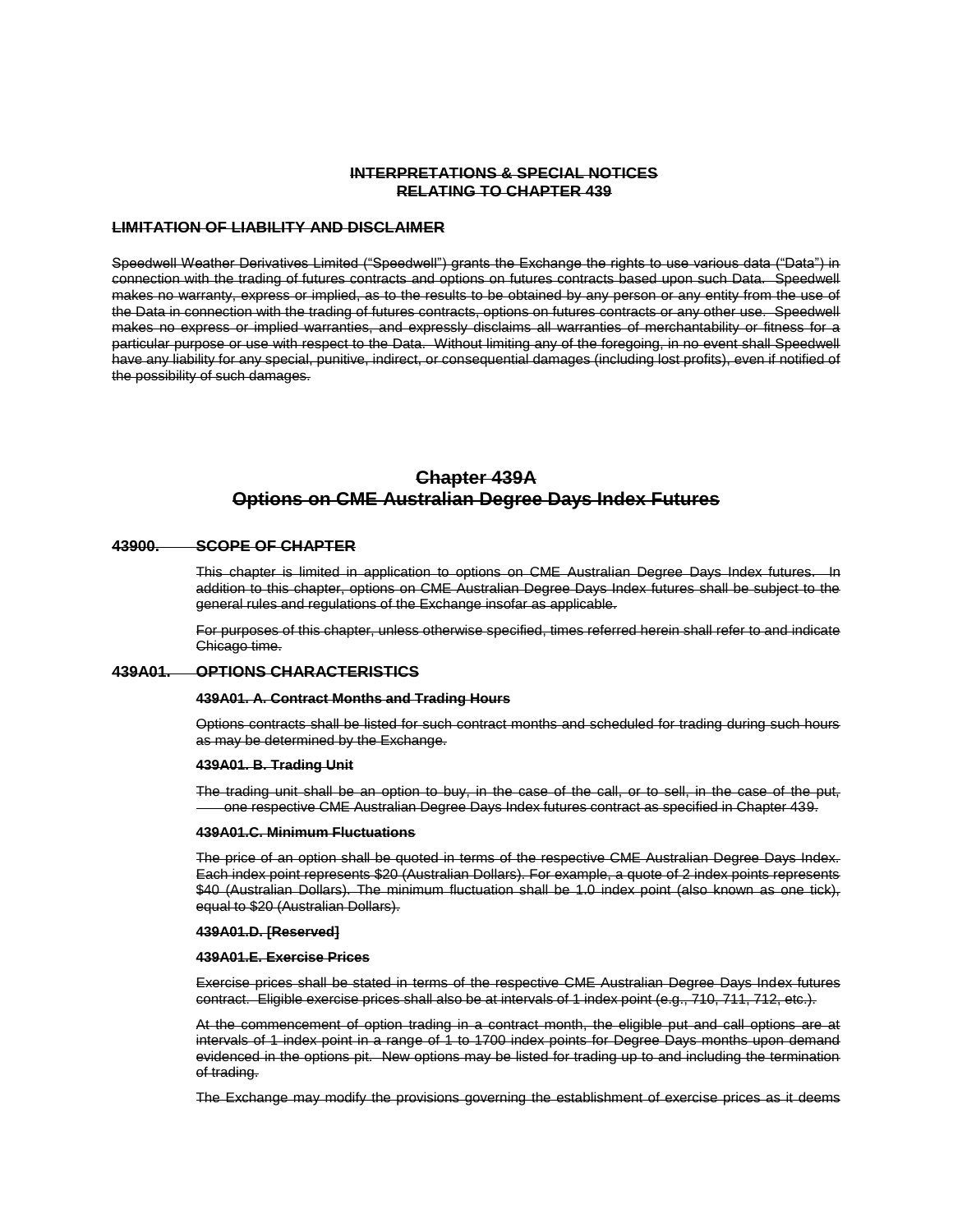appropriate.

### **439A01.F. Position Limits, Exemptions, Position Accountability and Reportable Levels**

The applicable position limits and/or accountability levels, in addition to the reportable levels, are set forth in the Position Limit, Position Accountability and Reportable Level Table in the Interpretations & Special Notices Section of Chapter 5.

A Person seeking an exemption from position limits for bona fide commercial purposes shall apply to the Market Regulation Department on forms provided by the Exchange, and the Market Regulation Department may grant qualified exemptions in its sole discretion.

Refer to Rule 559 for requirements concerning the aggregation of positions and allowable exemptions from the specified position limits.

### **439A01.G. [Reserved]**

### **439A01.H. [Reserved]**

### **439A01.I. Termination of Trading**

Options trading shall terminate on the same date and time as the underlying futures contract.

**439A01.J. [Reserved]**

### **439A02. EXERCISE AND ASSIGNMENT**

In addition to the applicable procedures and requirements of Chapter 7, the following shall apply to the exercise of the CME Australian Degree Days options.

## **439A02.A. Exercise of Option by Buyer**

An option may be exercised by the buyer only on the termination of Trading Day. To exercise an option the clearing member representing the buyer shall present an exercise notice to the Clearing House by 7:00 p.m. on the day of exercise.

An option that is in the money and has not been liquidated prior to the termination of trading shall, in the absence of contrary instructions delivered to the Clearing House by 7:00 p.m. on the day of expiration by the clearing member representing the option buyer, be exercised automatically.

#### **439A02.B. Assignment**

Exercise notices accepted by the Clearing House shall be assigned through a process of random selection to clearing members with open short positions in the same series. A clearing member to which an exercise notice is assigned shall be notified thereof as soon as practicable after such notice is assigned by the Clearing House, but not later than 45 minutes before the opening of Regular Trading Hours in the underlying futures contract on the following Business Day.

The clearing member assigned an exercise notice shall be assigned a short position in the underlying futures contract if a call is exercised or a long position if a put is exercised. The clearing member representing the option buyer shall be assigned a long position in the underlying futures contract if a call is exercised and a short position if a put is exercised.

All such futures positions shall be assigned at a price equal to the exercise price of the option and shall be marked to market in accordance with Rule 814 on the Trading Day of acceptance by the Clearing House of the exercise notice.

# **439A03. [RESERVED]**

# **INTERPRETATIONS & SPECIAL NOTICES**

# **RELATING TO CHAPTER 439A**

# **LIMITATION OF LIABILITY AND DISCLAIMER**

Speedwell Weather Derivatives Limited ("Speedwell") grants the Exchange the rights to use various data ("Data") in connection with the trading of futures contracts and options on futures contracts based upon such Data. Speedwell makes no warranty, express or implied, as to the results to be obtained by any person or any entity from the use of the Data in connection with the trading of futures contracts, options on futures contracts or any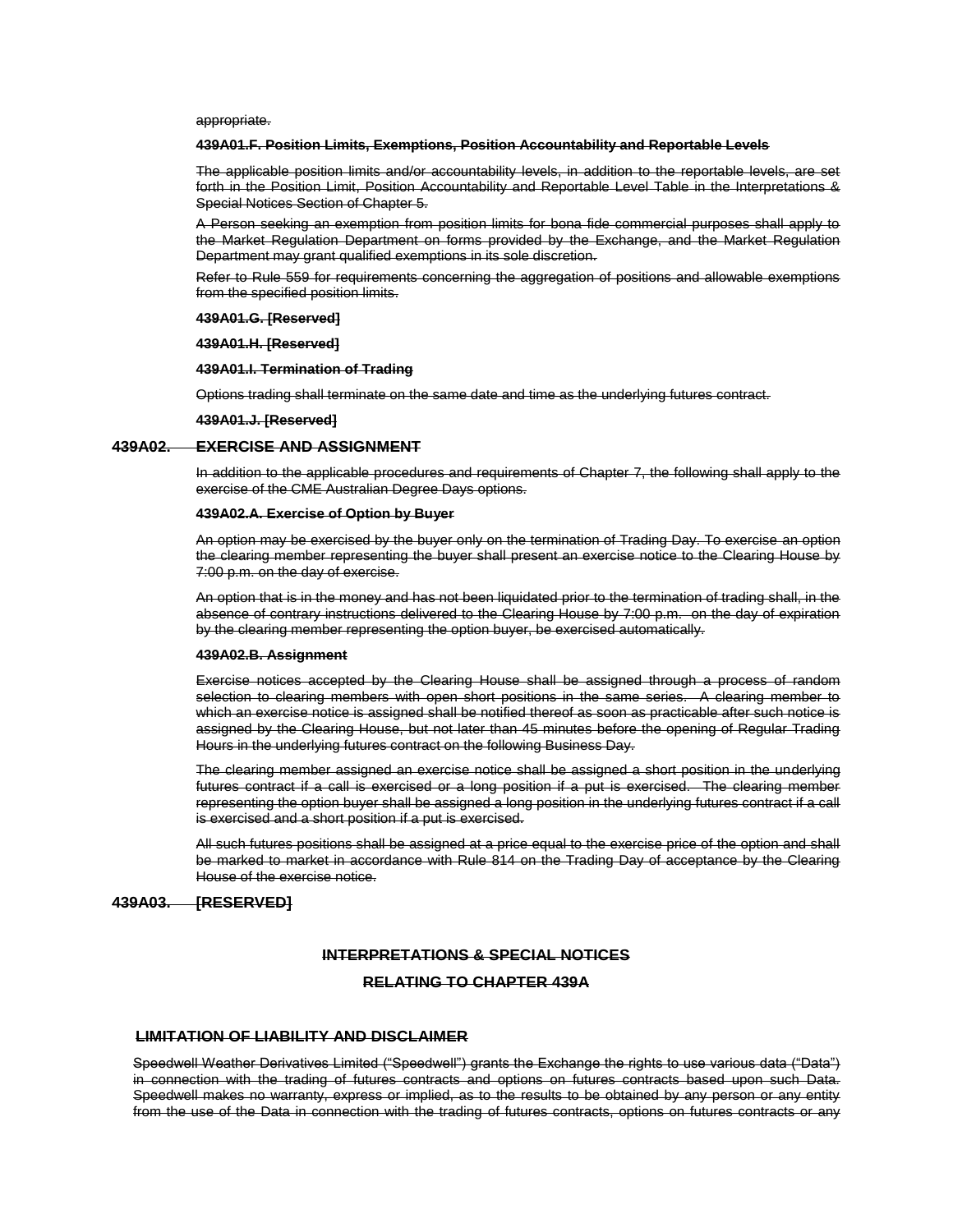other use. Speedwell makes no express or implied warranties, and expressly disclaims all warranties of merchantability or fitness for a particular purpose or use with respect to the Data. Without limiting any of the foregoing, in no event shall Speedwell have any liability for any special, punitive, indirect, or consequential damages (including lost profits), even if notified of the possibility of such damages.

# **Chapter 440 CME Australian Seasonal Strip Degree Days Index Futures**

# **44000. SCOPE OF CHAPTER**

This chapter is limited in application to CME Australian Seasonal Strip Degree Days Index futures. In addition to this chapter, CME Australian Seasonal Strip Degree Day Index futures shall be subject to the general rules and regulations of the Exchange insofar as applicable.

For purposes of this chapter, unless otherwise specified, times referred herein shall refer to and indicate Chicago time.

# **44001. CONTRACT SPECIFICATIONS**

1. Heating Degree Days and Cooling Degree Days

The daily average temperature is defined as the arithmetic average of the maximum and minimum temperature recorded between 0900 Local Standard Time the current day and 0900 Local Standard Time the following day for Tmax, and between 0900 Local Standard Time the previous day and 0900 Local Standard Time the current day for Tmin.

For each day, Heating-Degree-Days (HDD) is the greater of (1) zero, (2) 18 degrees Celsius minus the daily average temperature.

For each day, Cooling-Degree-Days (CDD) is the greater of (1) zero, (2) the daily average temperature minus 18 degrees Celsius.

2. The CME Australian Seasonal Strip Degree Days Indexes and Listing Cities

Each particular CME Australian Seasonal Strip Degree Days index is the accumulation of like Degree Days over a minimum of two, and a maximum of seven, consecutive calendar months. For a seasonal strip involving Cooling Degree Days, the first calendar month in the strip may be October or later, and the last calendar month in the strip may be April or earlier. For a seasonal strip involving Heating Degree Days, the first calendar month in the strip may be April or later, and the last calendar month in the strip may be October or earlier. A separate futures contract shall be listed for each strip. The accumulation period of each CME Australian Seasonal Strip Degree Days Index begins with the first calendar day of the first month of the strip, and ends with the last calendar day of the last month of the defined strip.

The temperature for a particular city is reported from a specific automated weather station. The table below lists the cities and their corresponding weather stations.

Brisbane Airport (WMO 94578) Melbourne Olympic Park (WMO 95936) Sydney Bankstown (WMO 94765)

# **44002. TRADING SPECIFICATIONS**

#### **44002.A. Trading Schedule**

Futures contracts shall be scheduled for trading and delivery during such hours in such months as may be determined by the Exchange.

### **44002.B. Trading Unit**

The size of the unit of trading shall be \$20 (Australian Dollars) times the respective CME Australian Seasonal Strip Degree Days Index.

#### **44002.C. Price Increments**

The minimum price fluctuation on the CME Australian Seasonal Strip Degree Days Index futures shall be 1 index point and have a value of \$20 (Australian Dollars).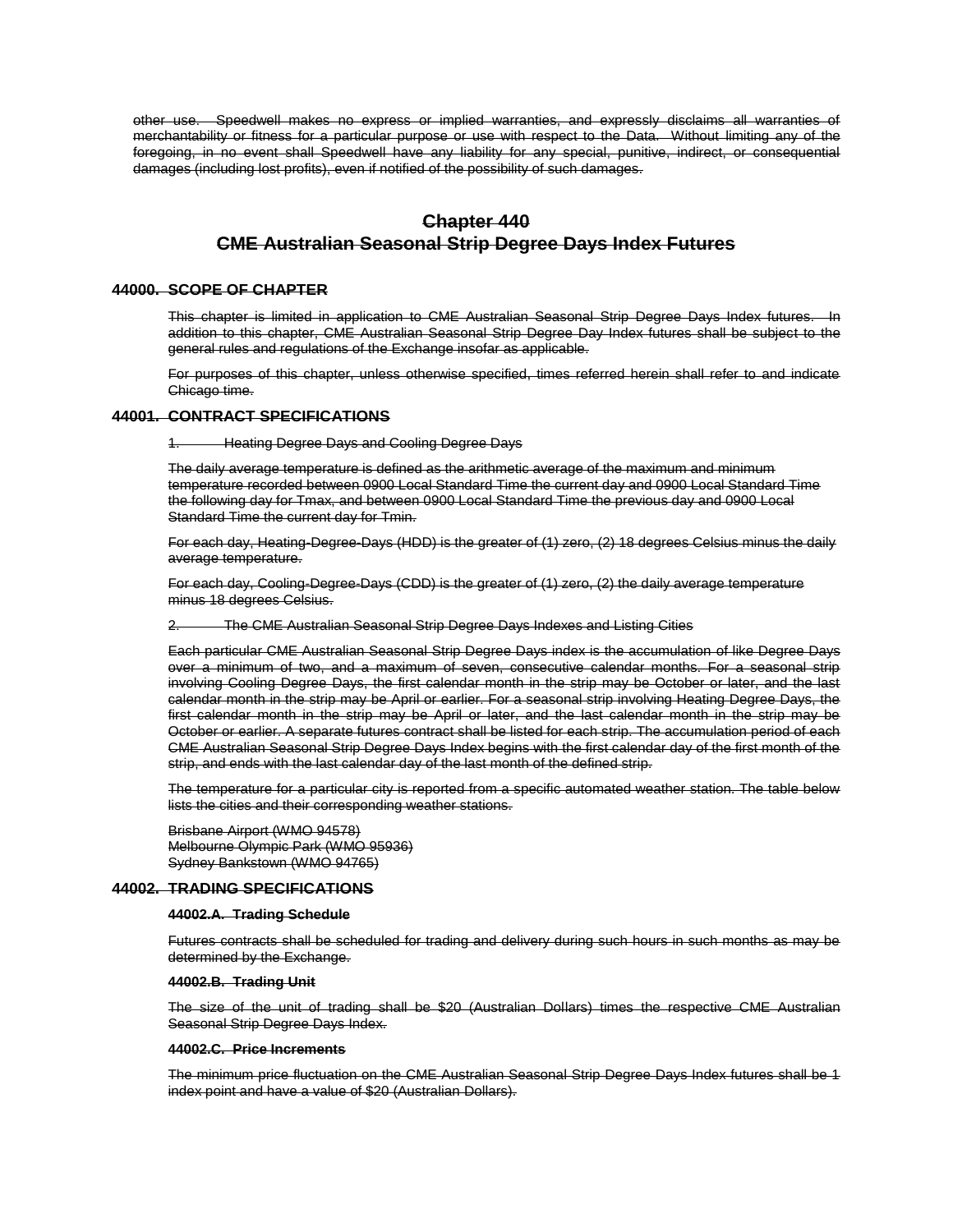### **44002.D. Position Limits, Exemptions, Position Accountability and Reportable Levels**

The applicable position limits and/or accountability levels, in addition to the reportable levels, are set forth in the Position Limit, Position Accountability and Reportable Level Table in the Interpretations & Special Notices Section of Chapter 5.

A Person seeking an exemption from position limits for bona fide commercial purposes shall apply to the Market Regulation Department on forms provided by the Exchange, and the Market Regulation Department may grant qualified exemptions in its sole discretion.

Refer to Rule 559 for requirements concerning the aggregation of positions and allowable exemptions from the specified position limits.

**44002.E. [Reserved}**

### **44002.F. [Reserved]**

### **44002.G. Termination of Trading**

Futures trading shall terminate at 9:00 a.m. on the fifth Exchange Business Day after the last calendar day of the last month of the defined strip.

# **44002.H. [Reserved]**

**44002.I. [Reserved]**

# **44003. SETTLEMENT PROCEDURES**

### **44003.A. Final Settlement Price**

All futures contracts remaining open at the termination of trading shall be settled using the respective CME Australian Seasonal Strip Degree Days Index reported by Speedwell Weather Derivatives Limited for that city for that contract period, using the methodology in effect on that date, on the fifth Exchange Business Day after the last calendar day of the last month of the defined strip. For example, on October 7, 2008, the May 2008 - September 2008 futures contract on the CME Sydney Bankstown May – September '08 Australian Seasonal Strip Degree Days Index would have been settled at 789.42 Degrees Celsius.

#### **44003.B. Final Settlement**

Clearing members holding open positions in a CME Australian Seasonal Strip Degree Days Index futures contract at the termination of trading in that contract shall make payment to or receive payment from the Clearing House in accordance with normal variation performance bond procedures based on a settlement price equal to the final settlement price.

# **44004. [RESERVED]**

## **44005.-06. [RESERVED]**

(End Chapter 440)

# **INTERPRETATIONS & SPECIAL NOTICES**

## **RELATING TO CHAPTER 440**

# **LIMITATION OF LIABILITY AND DISCLAIMER**

Speedwell Weather Derivatives Limited ("Speedwell") grants the Exchange the rights to use various data ("Data") in connection with the trading of futures contracts and options on futures contracts based upon such Data. Speedwell makes no warranty, express or implied, as to the results to be obtained by any person or any entity from the use of the Data in connection with the trading of futures contracts, options on futures contracts or any other use. Speedwell makes no express or implied warranties, and expressly disclaims all warranties of merchantability or fitness for a particular purpose or use with respect to the Data. Without limiting any of the foregoing, in no event shall Speedwell have any liability for any special, punitive, indirect, or consequential damages (including lost profits), even if notified of the possibility of such damages.

# **Chapter 440A**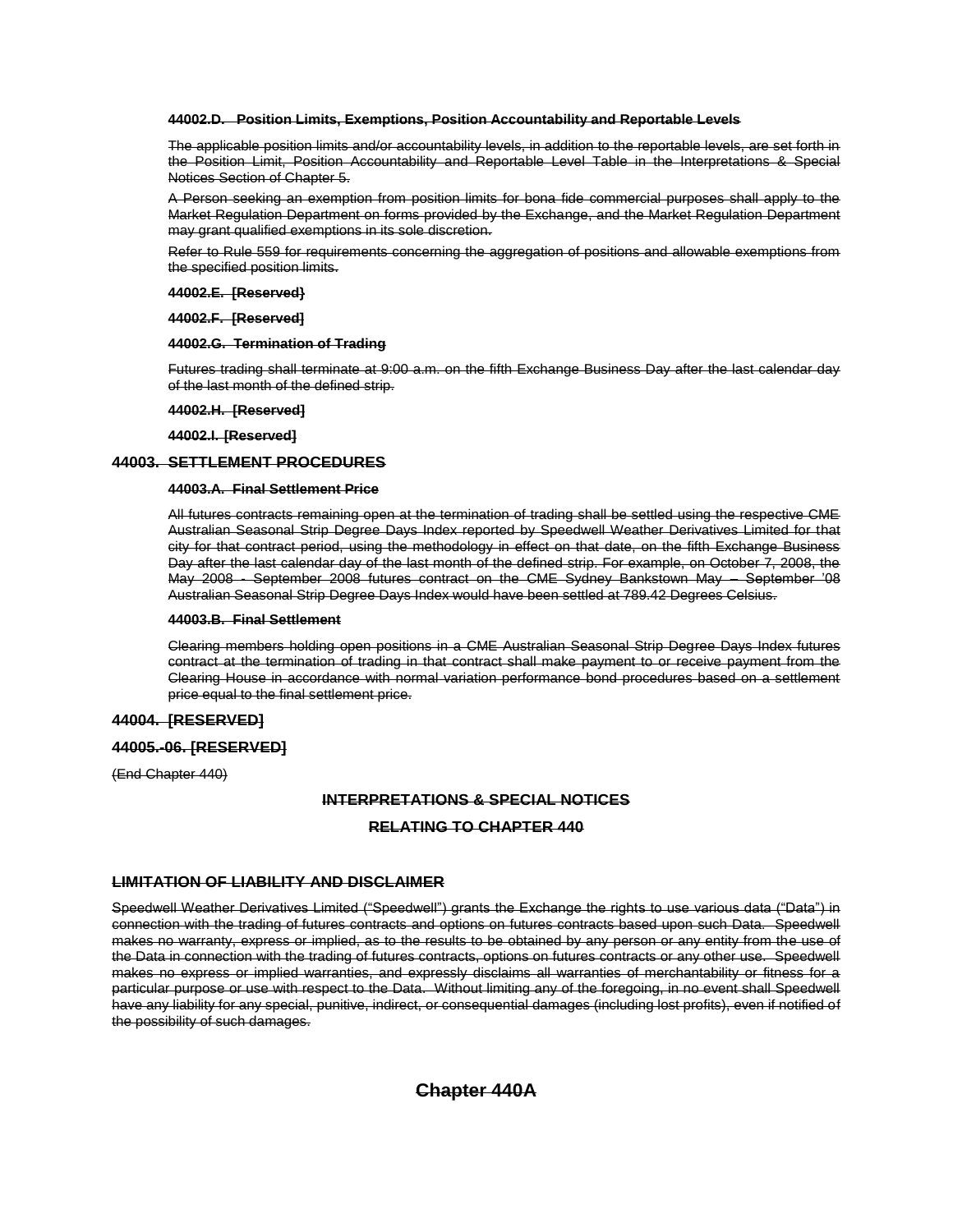# **Options on CME Australian Seasonal Strip Degree Days Index Futures**

### **440A00. SCOPE OF CHAPTER**

This chapter is limited in application to options on CME Australian Seasonal Strip Degree Days Index futures. In addition to this chapter, options on CME Australian Seasonal Strip Degree Days Index futures shall be subject to the general rules and regulations of the Exchange insofar as applicable.

For purposes of this chapter, unless otherwise specified, times referred herein shall refer to and indicate Chicago time.

### **440A01. OPTIONS CHARACTERISTICS**

# **440A01. A. Contract Months and Trading Hours**

Options contracts shall be listed for such contract months and scheduled for trading during such hours as may be determined by the Exchange.

#### **440A01. B. Trading Unit**

The trading unit shall be an option to buy, in the case of the call, or to sell, in the case of the put, one respective CME Australian Seasonal Strip Degree Days Index futures contract as specified in Chapter 440.

### **440A01.C. Minimum Fluctuations**

The price of an option shall be quoted in terms of the respective CME Australian Seasonal Strip Degree Days Index. Each index point represents \$20 (Australian Dollars). For example, a quote of 2 index points represents \$40 (Australian Dollars). The minimum fluctuation shall be 1.0 index point (also known as one tick), equal to \$20 (Australian Dollars).

### **440A01.D. [Reserved]**

#### **440A01.E. Exercise Prices**

Exercise prices shall be stated in terms of the respective CME Australian Seasonal Strip Degree Days Index futures contract. Eligible exercise prices shall be at intervals of 1 CME Seasonal Strip Degree Days Index point (e.g., 4510, 4511, 4512, etc.).

At the commencement of options trading in a contract month, the eligible put and call options are at intervals of 1 index point in a range of 1 to 8500 index points for a Seasonal Strip Degree Days upon demand evidenced in the options pit. New options may be listed for trading up to and including the termination of trading.

The Exchange may modify the provisions governing the establishment of exercise prices as it deems appropriate.

#### **440A01.F. Position Limits, Exemptions, Position Accountability and Reportable Levels**

The applicable position limits and/or accountability levels, in addition to the reportable levels, are set forth in the Position Limit, Position Accountability and Reportable Level Table in the Interpretations & Special Notices Section of Chapter 5.

A Person seeking an exemption from position limits for bona fide commercial purposes shall apply to the Market Regulation Department on forms provided by the Exchange, and the Market Regulation Department may grant qualified exemptions in its sole discretion.

Refer to Rule 559 for requirements concerning the aggregation of positions and allowable exemptions from the specified position limits.

**440A01.G. [Reserved]**

**440A01.H. [Reserved]**

### **440A01.I. Termination of Trading**

Options trading shall terminate on the same date and time as the underlying futures contract.